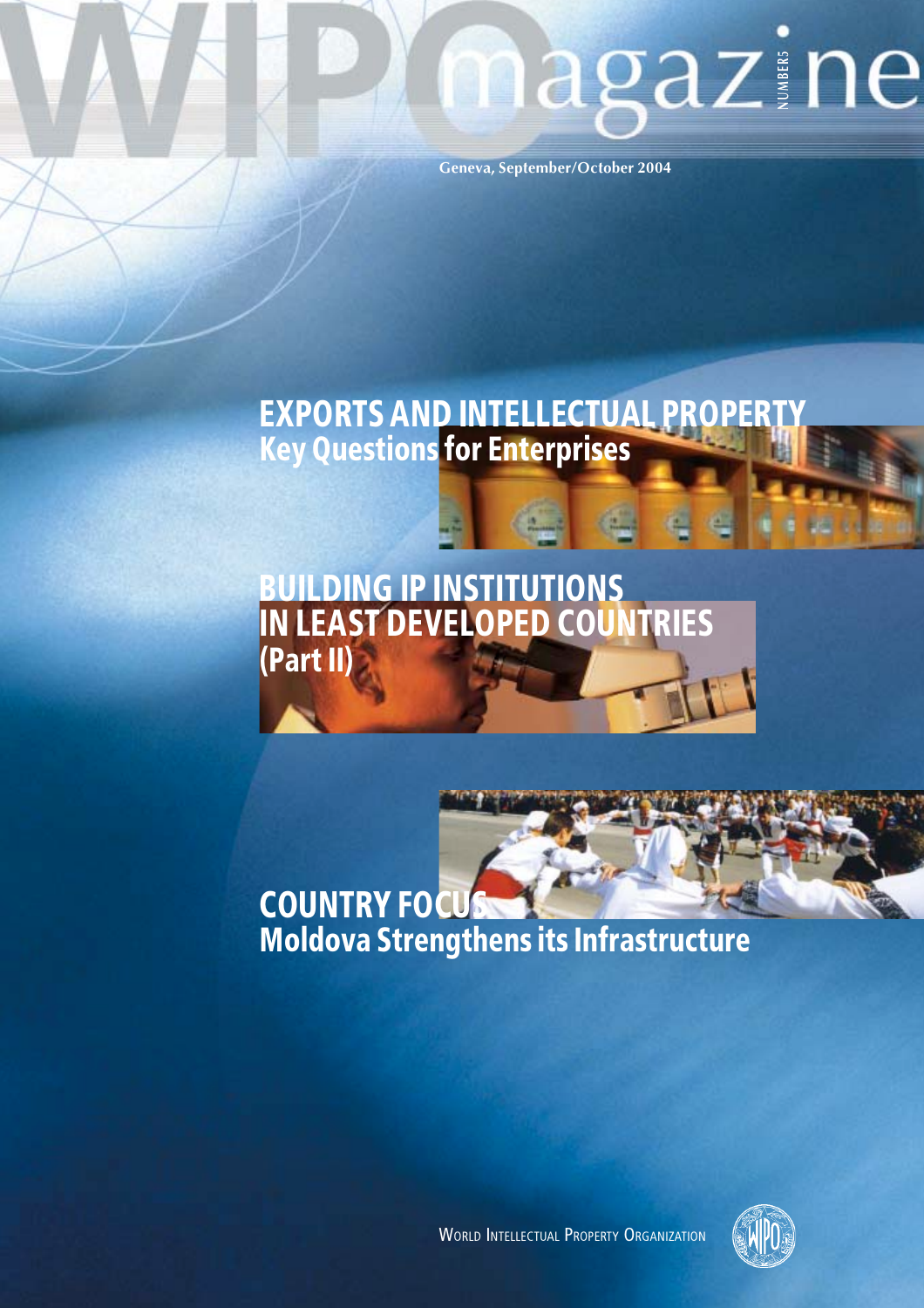#### **WIPO'S MISSION STATEMENT**

To promote through<br>international cooperation the creation, dissemination, use and protection of works<br>of the human spirit for the economic, cultural and<br>social progress of all<br>mankind.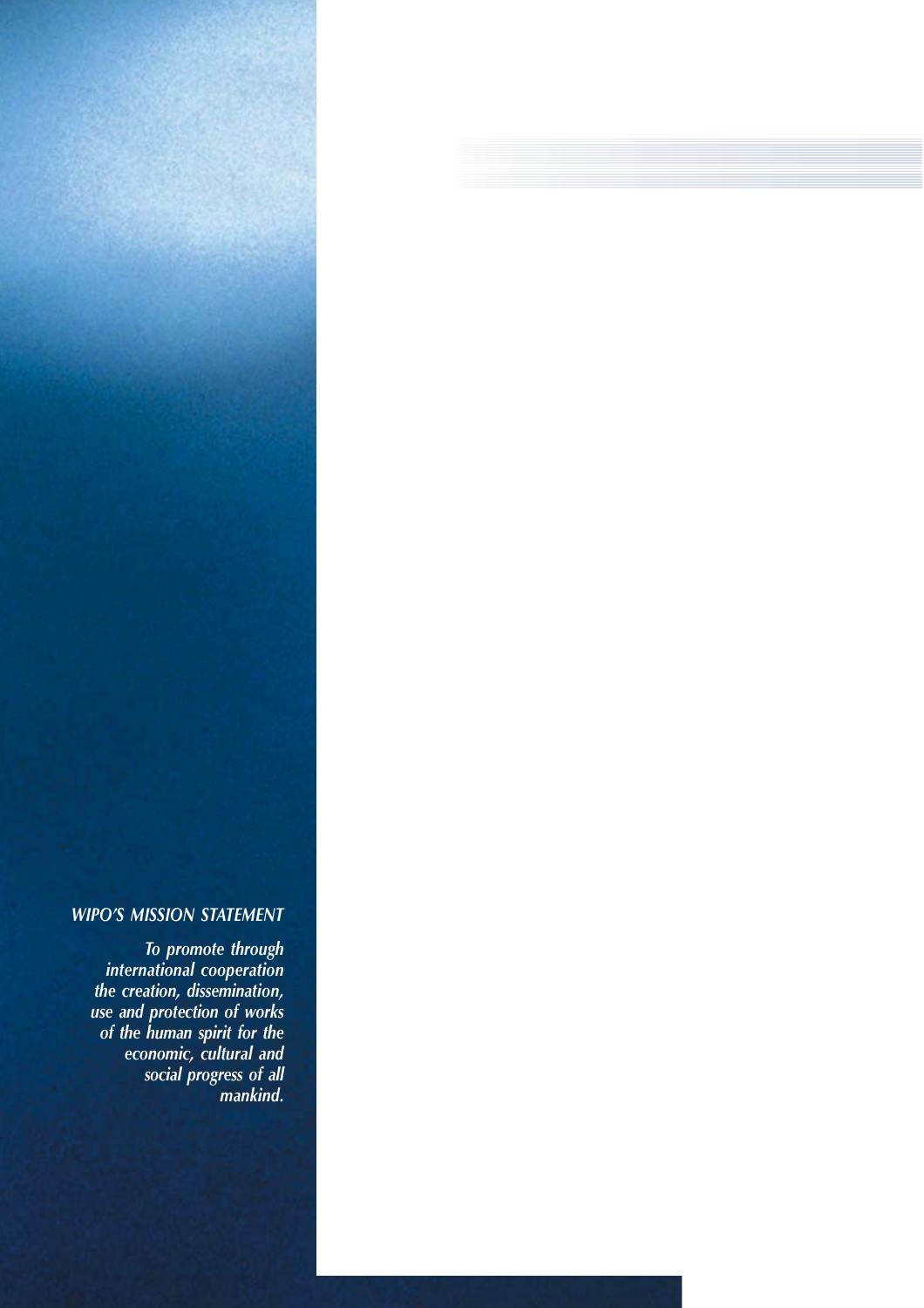## **Table of Contents**

#### $\overline{2}$ **ID** IP and Business

- Intellectual Property Rights and Exports: Avoiding Common Pitfalls
- IP Issues in Creating an Internet Site 6
- 10 D Establishing IP Institutions in the Least Developed **Countries (LDCs) (Part II)**
- 15 Ceneva International Academic Network Awards Research Grant
- 19 Country Focus: Moldova IP Infrastructure Creation for a **Market Economy**
- 22 D Suchard The First International Trademark in the **Registry**

#### 23 D News Roundup

- Industrial Designs: E-filing under the Hague Agreement -Cooperation between WIPO and OHIM Director General Welcomes Growing Recognition of Indigenous People's Rights The PCT Goes Online with Videoconferences
- 26 D Calendar of Meetings
- 28 Mew Products





Geneva, September - October 2004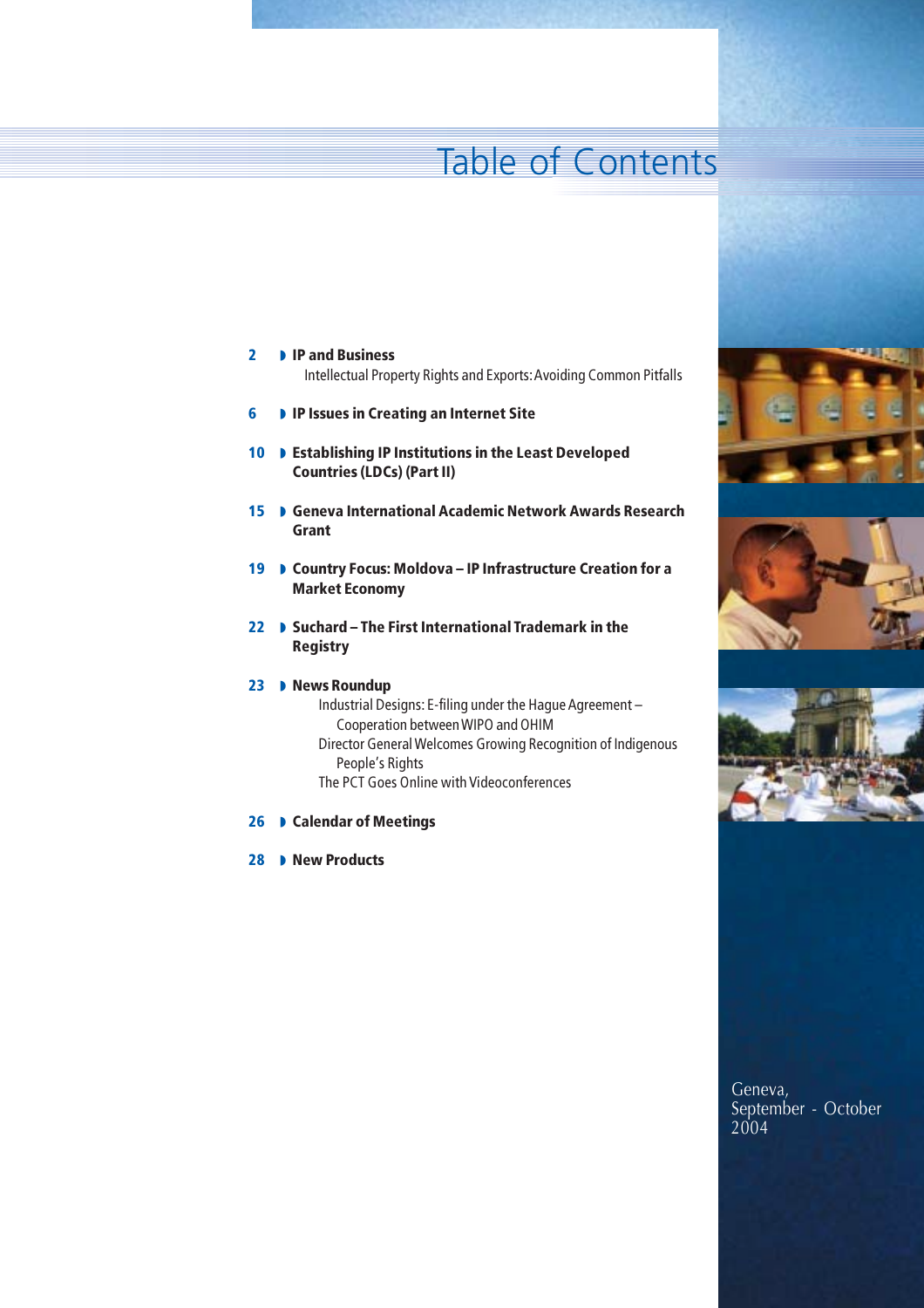## **INTELLECTUAL PROPERTY** RIGHTS AND EXPORTS: AVOIDING COMMON PITFALLS

The business decision to enter foreign markets and export goods and services abroad is not without risks and challenges: exporting involves a considerable investment of financial, managerial, and production resources. Therefore, it requires careful planning and execution. The decision to export is a key business objective and should be seen as a long-term investment, rather than a short-term profit orientation.



Before launching into export activities, it is prudent to develop a cogently written international business plan or export plan to determine a product's readiness for export. A well-developed plan will assist the firm in assessing the potential of a product in international markets and facilitate any application for financing. It will also help to decide on the most effective mode of entry into a specific new market, for example, by establishing a joint venture by licensing intellectual property (IP) rights to third parties, through direct export or through e-commerce.

What intellectual property issues should businesses take into consideration when developing an export plan, and what are the most common IP mistakes that should be avoided by exporters?

#### Developing an export plan

Most enterprises engaging in the direct export of goods generally go through some, if not all, of the following key steps in developing their export plan:

- identifying appropriate export mar-Þ kets;
- estimating demand and market needs:
- finding local partners and channels of distribution;
- adapting the product, its design, its brand or its packaging to the new market;
- negotiating and signing contractual agreements with export sales representatives, distributors, local partners, local manufacturers, licensees, etc.:
- determining prices for different export markets;
- b budgeting export operation and raising funds;
- making transport arrangements for exports:
- advertising/marketing the product in the export markets; and
- participating in trade shows or other events abroad.

There are a number of reasons why an enterprise should consider IP issues when planning its export strat-

egy. First and foremost, IP plays an important, and often crucial, role in many of the items outlined above. The following examples illustrate the point:

**USINESS** 

**P AND** 

- $\blacksquare$  The adaptation of the product, its design, its brand or its packaging for the export market(s) will require creative and/or inventive work that may, if certain requirements are met, be protected through the IP system, thus guaranteeing a degree of exclusivity over the adaptations.
- The negotiation of agreements with D partners will have to take into account issues relating to the ownership of IP rights, particularly if the product is to be manufactured abroad or modified, packaged or distributed by foreign partners.
- The **marketing** of products will rely on the company's brand image, embodied primarily in its trademark, which, if unprotected, would be significantly more difficult to enforce in case of copying or imitation by competitors.
- The timing of participation in fairs Ď and exhibitions may depend on whether the enterprise has already applied for protection for inventions or designs, as early disclosure of innovative work may result in loss of novelty and preclude them from applying for protection at a later stage (unless a "grace period" is available in certain specified circumstances in the country concerned)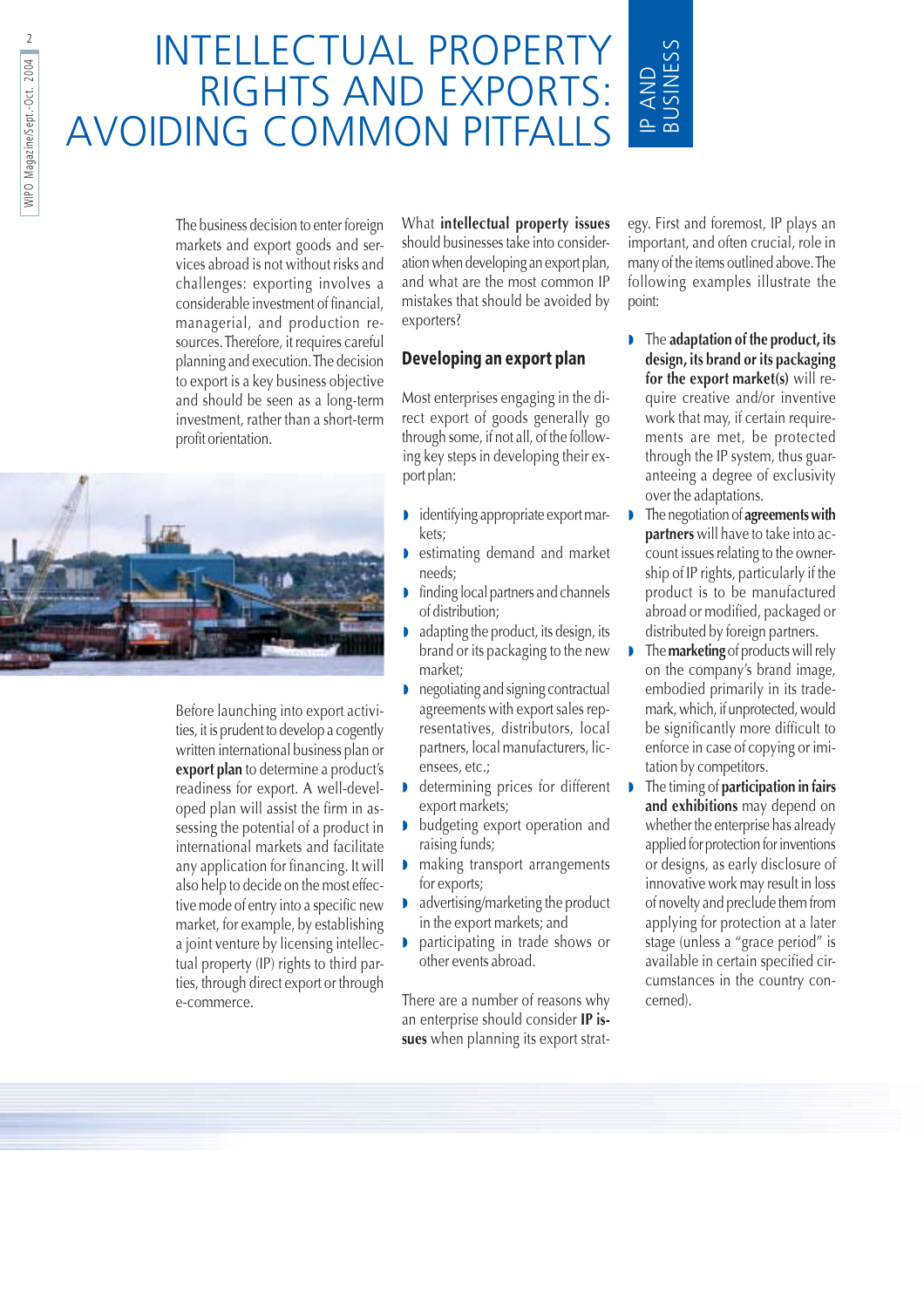- $\triangleright$  The **pricing** of the product will partly depend on the extent to which the brand is recognized and valued by consumers in the export market and the extent to which the product will face competition from similar or identical products.
- In raising funds, holding patents over the innovative aspects of products, or owning trademarks with a good reputation, is often useful for convincing investors, venture capitalists or banks of the commercial opportunities available to market the product.
- In addition, there may be confi-D dential business information relating to most, if not all, of the items listed in the key steps above. Such information will benefit from trade secret protection or protection against unfair competition provided it is secret, has commercial value and has been subject to reasonable steps to keep it secret. The export plan and strategy itself is a "trade secret" and companies will generally have an interest in making sure it remains confidential and is not disclosed to competitors.

Another important reason for taking IP issues into account is that it may enable an enterprise to strengthen its position in export markets and stop other companies from imitating or copying a work protected by copyright, the functional features of a product, or its trademark or design. If the product is successful in a given market, it is likely that competing firms

will sooner or later manufacture a similar or identical product that will compete with the product in question. Without IP protection it may be difficult or impossible to stop imitators. The resulting loss of profit may be substantial.

An additional reason to take IP issues into account is that IP protection may enable an enterprise to **access new** markets through licensing, franchising, the establishment of joint ventures or other contractual agreements with other companies. IP rights enable firms to establish partnerships with other firms for the production, marketing, distribution or delivery of goods and services in foreign markets. IP may also provide a company with greater bargaining power when it seeks to license-in technology from other firms that may be interested in its own proprietary technologies, copyright works, designs, trademarks, etc.

Finally, failure to consider IP issues may result in large or irrecoverable losses if products are considered to be infringing upon the IP rights of others in the export market concerned. Even if an invention, design or trademark is not protected in the country of origin, this does not mean that someone else has not protected it in an export market. A product may have functional or aesthetic features that are not protected in its home country but are protected as IP rights by others in an export market. This may also be true for trademarks.

#### **Avoiding common pitfalls**

Exporters often realize the importance of protecting IP once it is too late; for example, when faced with imitators or counterfeiters or when being accused of infringing the rights of others. While preparing the export plan and strategy, it is, therefore, as important to understand the IP environment in the potential export market as it is to understand all other facets of the business environment in that market. Some of the most common mistakes made by exporters are in the following areas:

Territoriality of IP protection - Many exporters believe that since they have applied for trademark, patent or industrial design protection in their own country they are automatically protected worldwide. However, IP rights are territorial by nature, and IP offices only grant protection for the relevant national (or regional) jurisdiction.

Variations in laws and procedures for the protection of IP rights worldwide -While there has been significant harmonization of laws and procedures for the protection of intellectual property rights worldwide, there remain many areas in which significant differences between countries still exist. The patentability of computer programs, for example, is one area in which different countries have adopted different practices. While patent protection may be an option for a given computer program in one country, this option may not be avail-

 $>>$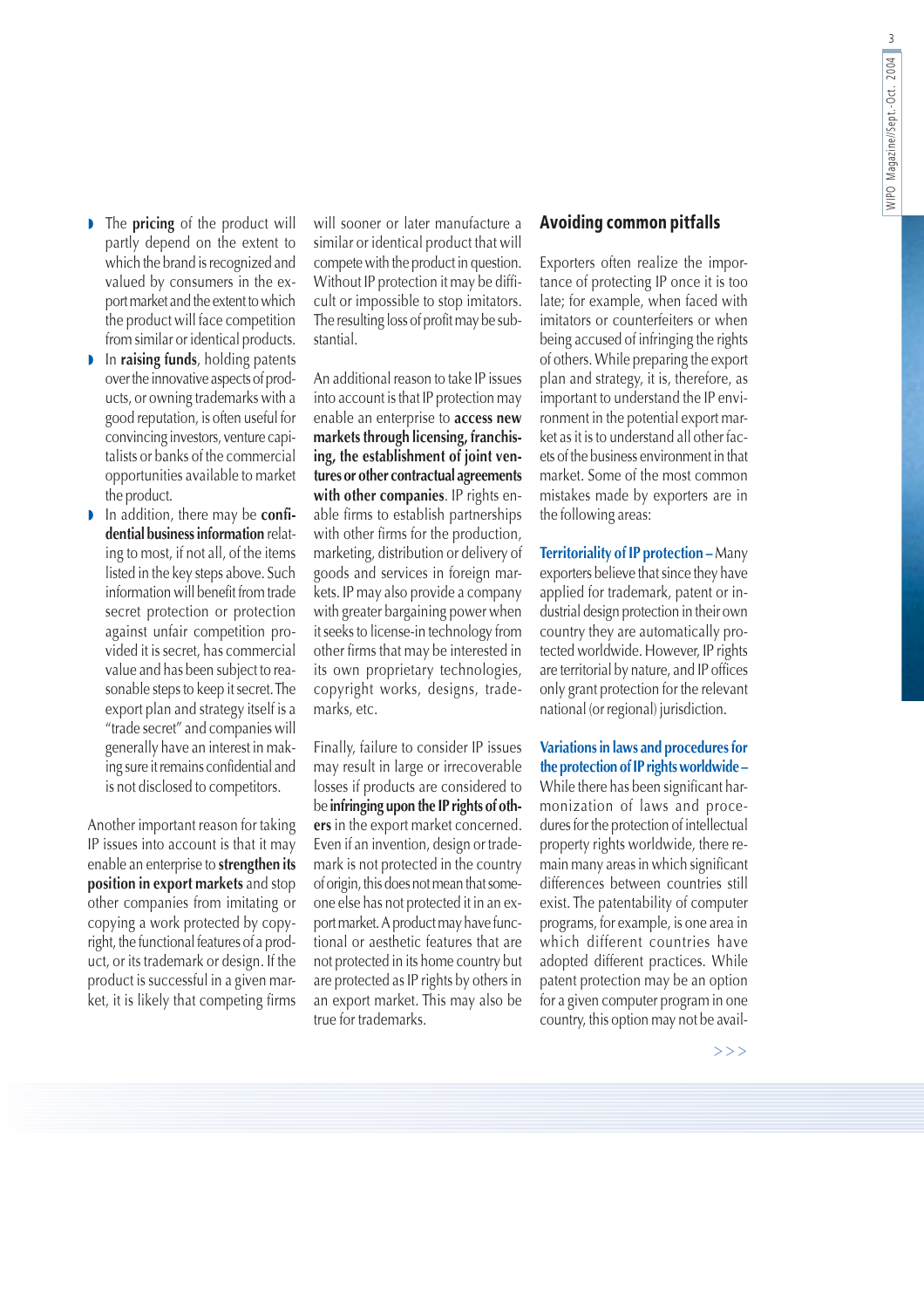able in another country, where copyright protection may be the only form of protection available. It is advisable to find out about the legislation of the country in which a company intends to commercialize its products. WIPO's Collection of Laws for Electronic Access (CLEA) could be an important resource in this regard (www.wipo.int/clea-new/en/).

#### **Regional or international protection**

systems - Applying for IP protection in a number of countries worldwide may be expensive. Regional and international protection systems, if available, are an effective way of applying for IP protection in various countries. Regional systems include the African Regional Industrial Property Office (ARIPO), the Benelux Designs Office, the Benelux Trademark Office, the Eurasian Patent Office (EAPO), the European Patent Office (EPO), the Office for the Harmonization of the Internal Market (OHIM), the Organisation Africaine de la Propriété Intellectuelle (OAPI) and the Patent Office of the Cooperation Council for the Arab States of the Gulf.

The systems of international protection include the Patent Cooperation Treaty (PCT), the Madrid System for the International Registration of Marks and the Hague System for the International Registration of Industrial Designs. The PCT (www.wipo.int/pct/) enables applicants to apply for patent protection in over one hundred countries through a single application and delays the payment of national fees



for a period of up to 30 months. The Madrid System for the International Protection of Marks (www.wipo.int/ madrid/) and the Hague System for the International Registration of Industrial Designs (www.wipo.int/hague/) enable applicants to have their marks or designs registered in several countries by simply filing one application with a single Office, in one language, with only one set of fees, saving significant time and money.

**Deadlines for filing applications** abroad – Under the Paris Convention. patent applications in other countries need to be filed within 12 months from the date of application in the first country. This period is generally referred to as the "priority period." (In PCT Member States this period can be extended to up to 30 months by using the PCT System.) Failure to apply during the priority period would generally result in the impossibility to obtain patent protection in the other countries due to loss of novelty.

Disclosure of information - The disclosure of information on product innovations or new designs to potential trade partners, export agents, distributors or anybody else prior to applying for protection or without a written contract requiring confidentiality, could result in loss of rights over the invention or design. An innovative product may, in fact, no longer be considered new and, therefore, patentable, or someone else may apply for patent protection thus excluding the enterprise from use of its own invention. The same also applies to industrial designs.

**Infringement of IP rights - Exporting** products without confirming whether the product is infringing on the IP rights of others in the relevant foreign markets may prove costly. For example, if an enterprise has licensed-in technology from other companies, it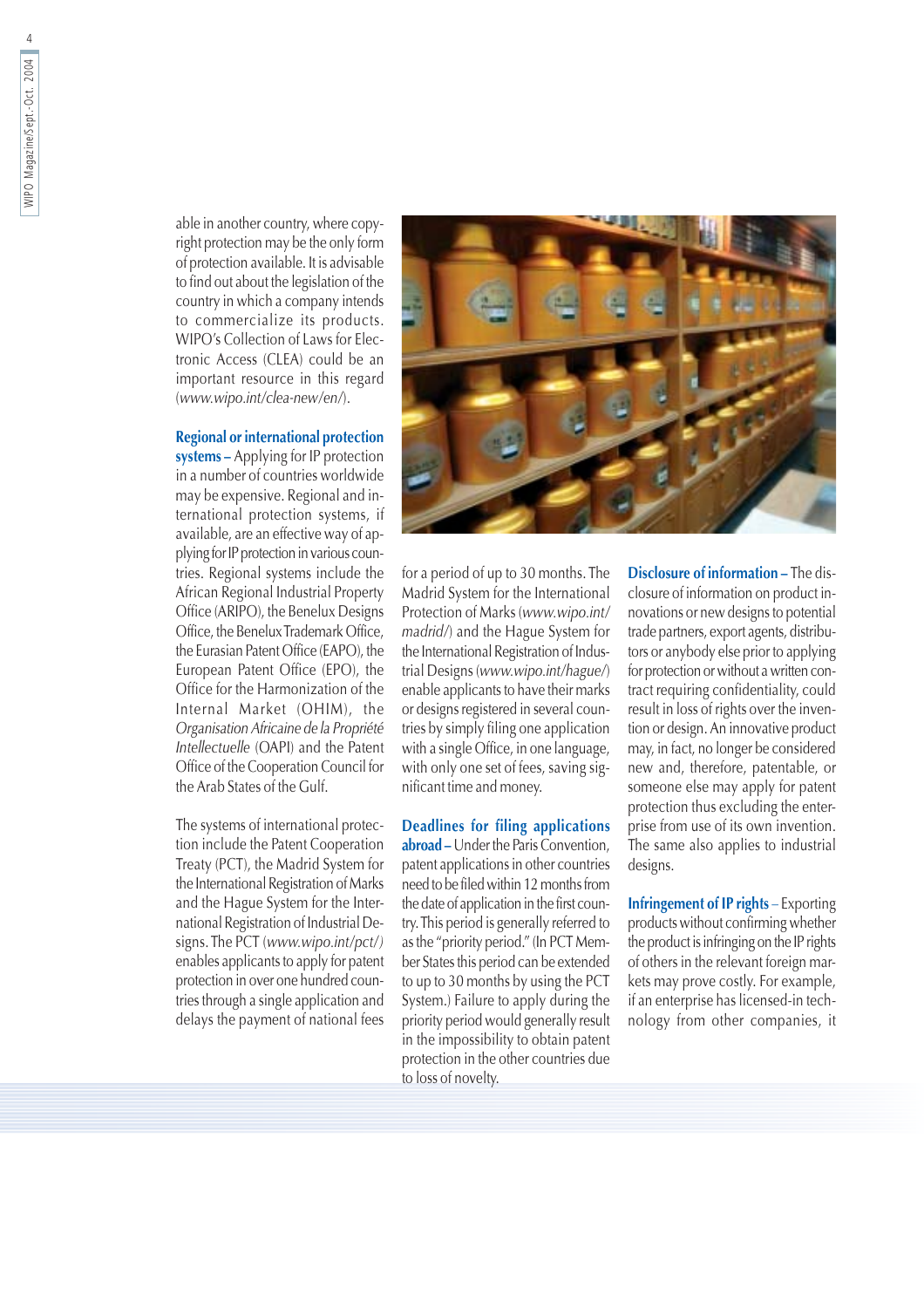should make sure that it has a right to export the product bearing such technology in order to avoid infringing on the rights of the licensor. Products that are thought to be infringing on the rights of others may be withheld at the border and their distribution may be impeded or stopped altogether.

Trademark searches - The use of a trademark in a foreign country that is identical or similar to one that is registered or is already being used by a different company could be considered an infringement on trademark rights. The firm may be asked to cease using such a trademark and/or to pay damages, which may be a huge blow to its entire marketing and export strategy. Prior to initiating export operations, and preferably prior to selecting the trademark, it is crucial to carry out a trademark search in the relevant export market. A list of online trademark databases for doing trademark searches is available at *arbiter*. wipo.int/trademark/output.html.

**Issues of ownership of IP rights** - Many exporting companies outsource the creation, manufacturing or design of products to other firms in foreign countries. However, they often forget to protect their IP rights in such countries or to specify issues of ownership of designs, inventions, software, etc., in the contracts with the foreign companies. The main danger is that misunderstandings about ownership of the IP rights may arise between the company outsourcing the work and the firm contracted to do the work. National laws vary on the issue of ownership of rights over contracted work and different rules generally apply to different IP rights. It is important to ascertain the national legislation in the relevant export market and to include specific clauses in the original contract between the two firms, clarifying issues of ownership of rights over any creative or inventive work that results from the agreement.

#### **Obtain IP rights before licensing out**

product - Many firms grant licenses to foreign companies authorizing them to use their IP rights in exchange for a one-time fee or a recurring royalty. A licensing contract often includes the sharing of technological know-how as well as the authorization to manufacture and/or sell a product developed by the licensor. It is important, wherever a licensing agreement is being negotiated, to make sure that the intellectual property rights being licensed have been adequately protected in the foreign country in question.

Trademark is appropriate for the market in question - There are numerous cases in which companies begin to market their products or services in a foreign market then realize subsequently that their trademark is inappropriate for that specific market in that: (a) the trademark has negative or undesirable connotations in the local language or local culture or (b) the trademark is unlikely to be registered at the national IP office. It is important to ensure that the trademark is appropriate for a given market and has been registered at the trademark office before launching a product bearing that trademark in the market in question.

There are many reasons to make sure that IP issues are duly taken into consideration while developing an export plan. Companies should take measures to ensure that they are not caught off-guard infringing on the IP rights of others and limit the opportunities for competitors to free-ride on their inventiveness and creativity. A few steps early in the planning process could prove extremely valuable once export operations begin.

 $\bullet$ 

For more information on various practical aspects of the IP system of interest to business and industry, please visit the website of the SMEs Division at www.wipo.int/sme.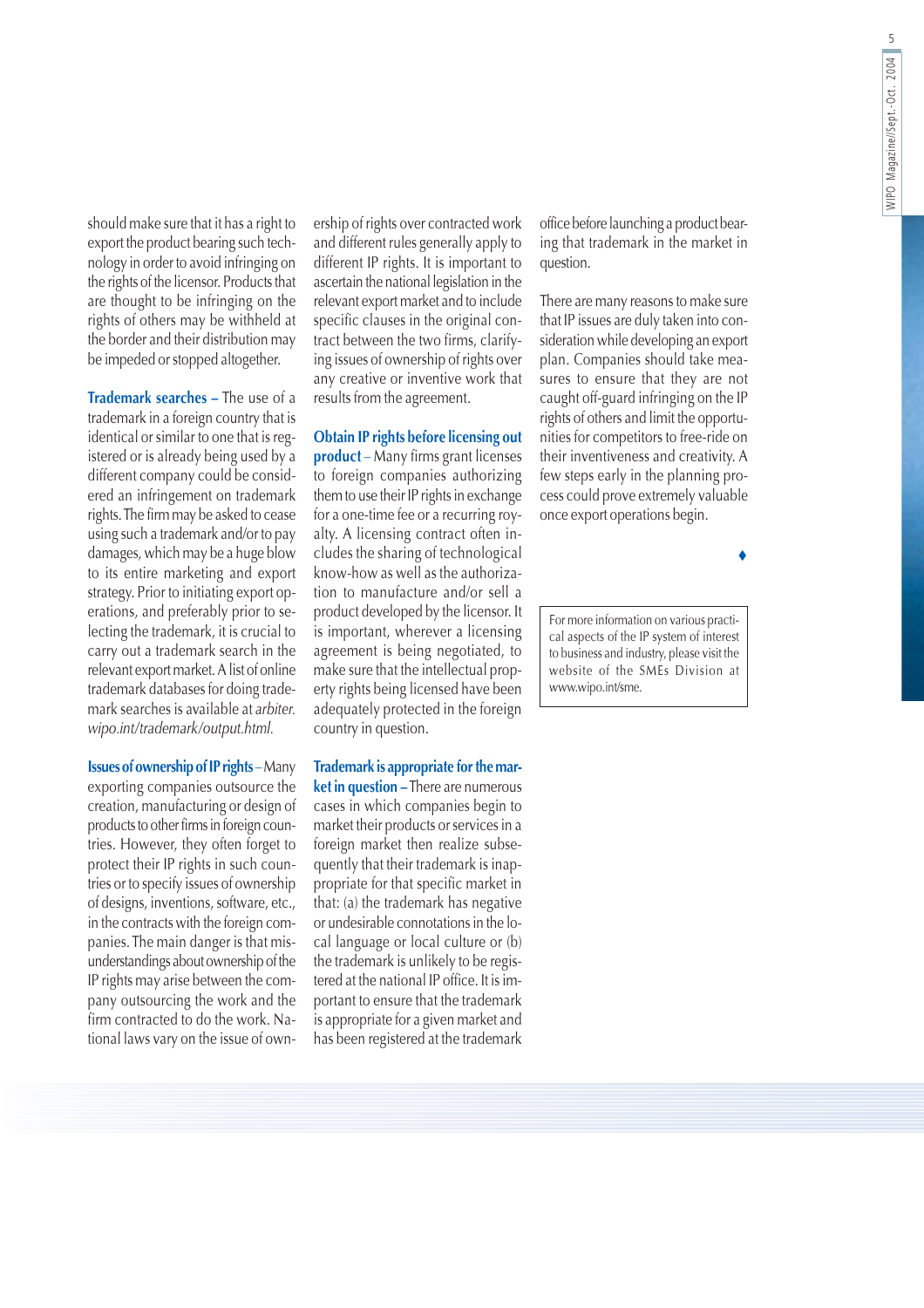## IP ISSUES IN CREATING **AN INTERNET SITE**

The Internet can be a great tool for promoting a business, a cause or an organization. However, as web usage increases, so does the risk of having content copied or of unauthorized use of material. This article deals with some of the basic intellectual property (IP) issues involved in the launch of a website.



Different types of IP rights may protect the many components of a website. For example:

- e-commerce systems, search engines or other technical Internet tools may be protected by patents or utility models;
- software, including the textbased HTML code used in websites, can be protected by copyright and/or patents, depending on the national law;
- website designs are likely to be protected by copyright;
- creative website content, such as written material, photographs, graphics, and music, may be protected by copyright;
- databases can be protected by copyright or by sui generis database laws: and
- business names, logos, product  $\mathbf{r}$ names, domain names and other signs posted on a website may be protected as trademarks.

A typical website is a collage of components often owned by different persons. For example, one company may own rights in the navigation software; others may own copyright in photographs, graphics and text; and yet another person may own copyright in the design of the site. It may not be necessary for a business or organization to own the IP rights in all elements of its website, but it should at least find out what it owns, what it has the right to use, and in what way, and what it does not own or have the right to use.

#### IP ownership

Many companies and institutions outsource the creation of their website design and/or content to outside contractors and assume that they own the IP rights in the end product because they paid for the work. They may be surprised to find that this is not the case. Independent contractors (contrary to employees) usually own IP rights in the works they create  $-$  even if they are **paid for it** – unless otherwise stipulated in a written contract. (For more information see "IP Ownership: Avoiding Disputes", WIPO Magazine November/December 2002.)

In practice, this means that the independent web developer will usually own copyright and other IP rights in the website software, as well as in the design and elements contributing to that design (such as colors, gifs, jpgs, setup, hyperlinks, text coding). Without a valid, written agreement transferring these rights, the organization that has outsourced the work may end up owning nothing but a non-exclusive license to use its own site. If that organization wants to refresh its site and make some changes to its presentation it will, under the laws of most countries, need authorization from the web designer, and may be required to pay an additional fee to do so.

The web development contract with the website developer should spell out who owns IP rights in each element of the site and should at least deal with the following:

- Who owns IP rights in the different components of the website that are created by the website developer? National laws may impose mandatory requirements for transferring the IP rights, so the agreement should comply with such conditions.
- Who owns IP rights in materials such as logos and trademarks that are provided by the contractor to the website developer for use on the website?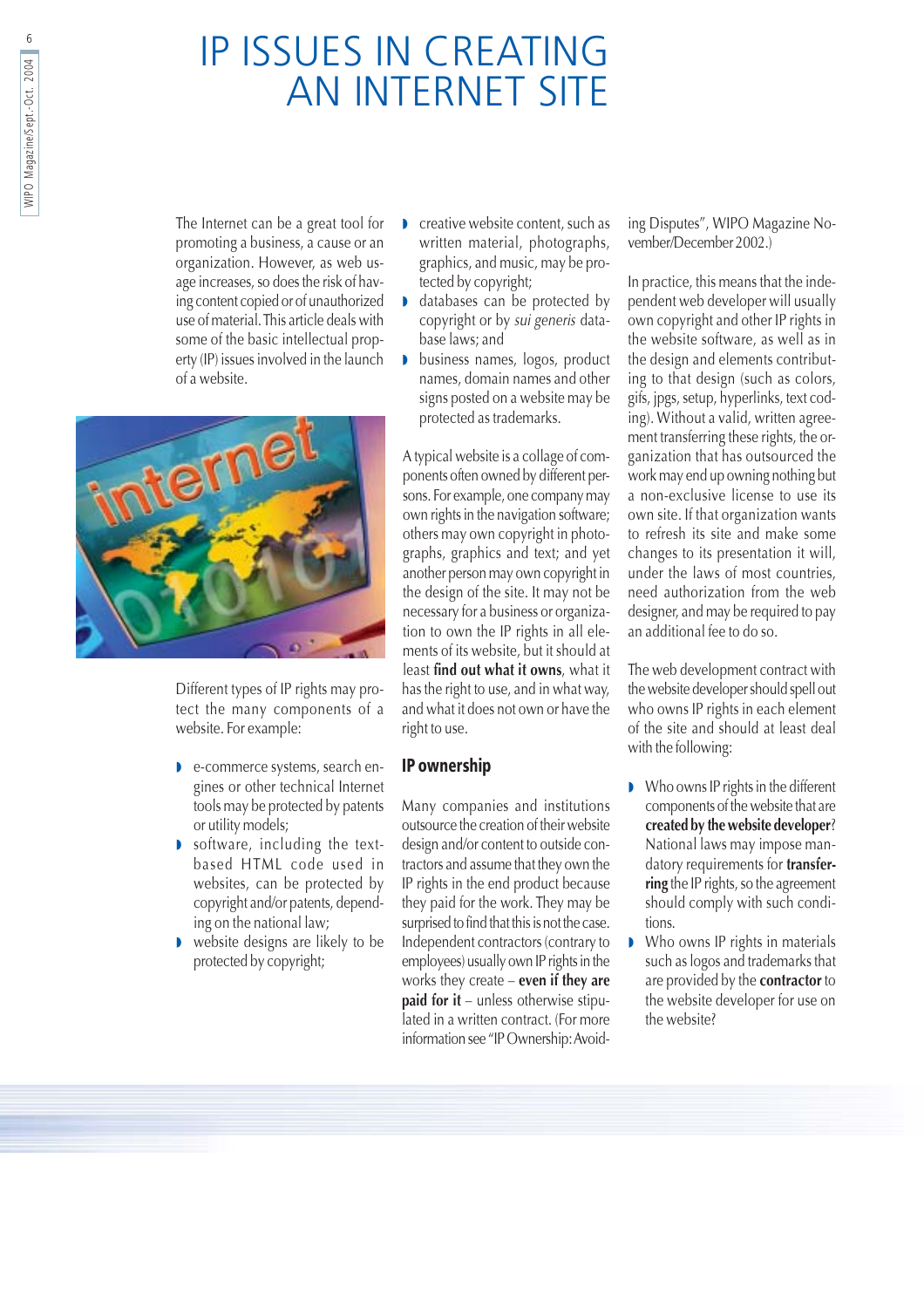- For any elements in which the website designer owns IP rights, what is the contractor allowed to do with it? Does he have the right to sublicense, make changes to the website, etc?
- $\triangleright$  For any elements in which a third party owns IP rights, for example text, trademarks or software, who is responsible for getting permission to use such third party material? Who is responsible for obtaining moral rights consents, if these are needed?
- Who owns IP rights in the **software** that displays the website and runs its components? If the developer (or a third party) retains ownership and the contractor only receives a license that is specific to his intended use, it is necessary to ensure that the scope of the license is broad enough.
- $\bullet$  Can the website designer use the design as a model for other sites? Can he reuse any elements built into the site?
- Each party should certify that it owns, or has permission to use, any copyrighted material that it provides for the website.
- Will the developer maintain the  $\mathbf{L}$ site on his server? Will he update it? If so, how often? What kind of endeavor is he responsible for? What action will he take when the service interrupts or brakes down?

#### **Protecting a website**

Some precautionary measures are necessary to protect a website from abusive use. These may include:

Protect IP rights - The website owner should register trademarks and domain names, and think about patenting business methods used on the site. The website and copyrighted material on it should be registered in the countries that have copyright offices. Registration is not necessary to obtain copyright protection, but it may give advantages in enforcing rights.

Inform users that the content is protected - Many people assume that material on a website can be used freely. It is possible to remind them that the material is protected by using a copyright notice, a trademark symbol, such as ®, TM, SM, or equivalent symbols. Digital rights management tools, such as embedded copyright notices and watermarks, are often used to control access and use of works. (For more information see "Business Success, Copyright and the Digital Environment", WIPO Magazine March/April 2003.)

Inform users of what use they can make of the content - Website owners should consider the utility of having a copyright statement on every page of their site spelling out the owner's position on use of the page. Viewers would at least know what they can do with the page (for example, whether or not, and on what conditions, they are allowed to download and/or print material from the site), and whom to contact to obtain copyright clearance in relation to any material on the site. Requiring the user to take an action, such as "click to accept" the terms of the agreement, prior to using the site increases the likelihood that the terms will be enforceable

Control access and use of website content, if appropriate - Technological protection measures, such as encryption, fingerprints, time stamps, access controls or conditional access systems, low resolution images, etc., can be used to limit access to the works published on a website to those visitors who accept certain conditions for the use of the works and/or have paid for such use.

#### Use of others' material

Current technology makes it fairly easy to use material created by others on a website. The technical ease with which works can be copied does not give the legal right to do so. Using material without getting permission can have dire consequences.

Use of others' technical tools - If a website will use an e-commerce system, search engine or other technical Internet tool, first obtain a written license agreement for its use.

Use of others' software - Packaged software is often licensed upon purchase. The terms and conditions of the license (called "shrinkwrap licenses") are often contained on the package,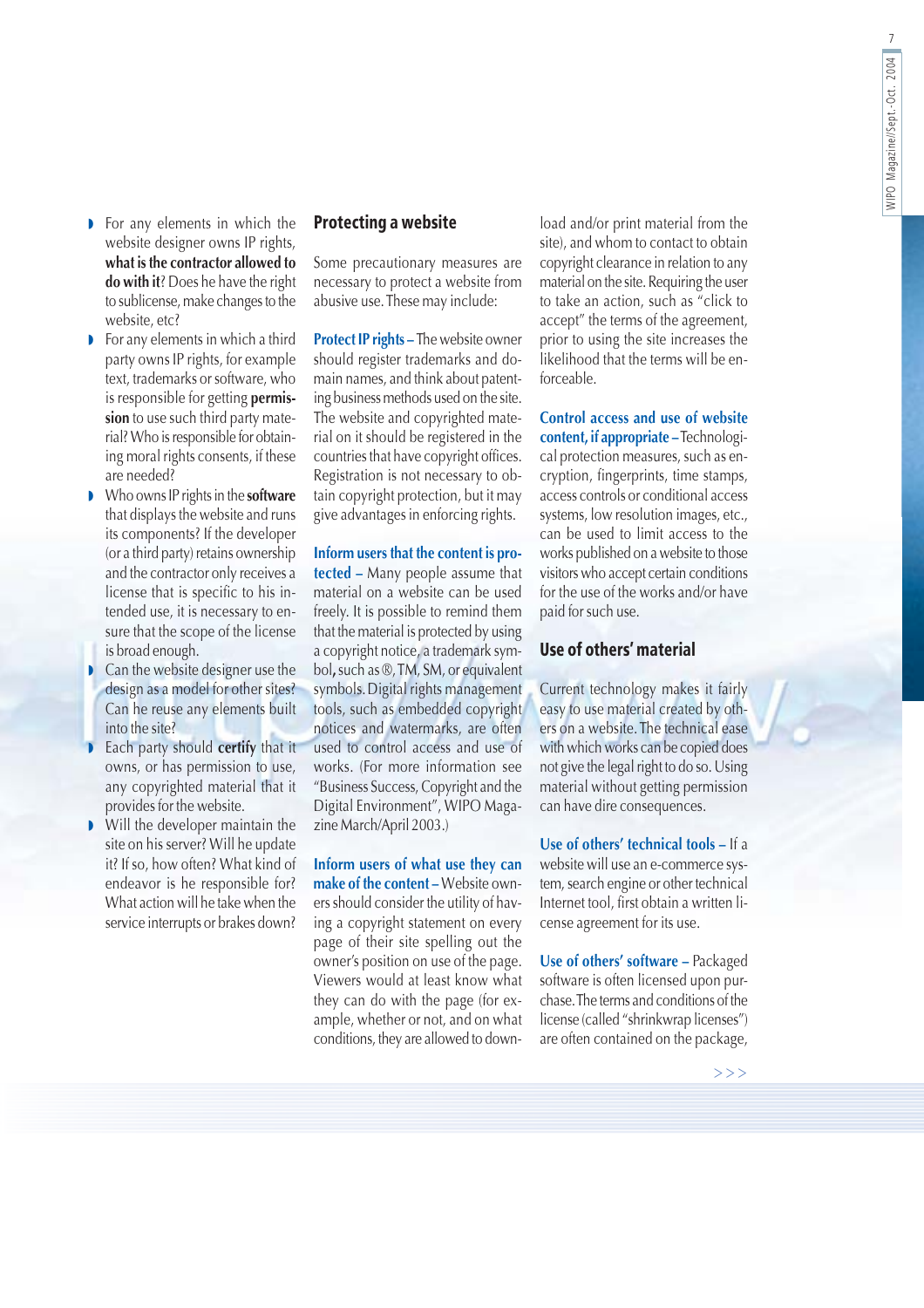which can be returned if the buyer does not agree with them. By opening the package the buyer is deemed to have accepted the terms of the agreement. Alternatively, the licensing agreement can be enclosed with the packaged software. In all cases, read the licensing agreement carefully to ascertain what may or may not be done with the software. In addition, exceptions in the national copyright law may allow certain uses of the computer program without permission, such as making interoperable products, correcting errors, testing security and making a backup copy.

#### Use of others' copyrighted works - A

website should not distribute or download any written material, photos, videos, music, logos, art work, cartoons, original databases, training manuals, drawings, etc. that do not belong to the site's owner, unless he has obtained prior written permission to distribute them on the Internet. Permission is needed to reproduce the material in digital form and to make it available online (communicate it). Even if only a part of a copyrighted work is used, authorization may be necessary.

In most countries, when copyrighted work is used on a website, the site's owner has the legal obligation to respect the *moral rights* of the author. This means the author's name must appear on his work and that the work cannot be used or changed in a way that would tend to damage the author's honor or reputation. For example, it is not permitted to color a black and



white picture, or to resize, re-color or spindle an artwork without the authorization of the author.

Use of others' trademarks - Many websites contain discussions on the products and services of other companies. There is usually nothing wrong with identifying a competitor's products by using their trademarks; however, one should avoid using a trademark in a way that might cause confusion among viewers as to the source or sponsorship of the webpage. Such use might well constitute trademark infringement. One should verify national law on this issue.

Use of clipart and freeware - Many artists and companies offer artwork, photos, backgrounds, wallpapers, banners, logos and other material for reuse, alternately called clipart, freeware, shareware or royalty-free work. A website owner cannot assume that such material can be distributed or copied without limitation. To avoid liability, the user should read and obey the terms of all applicable license agreements. For example, the license may not allow the user to change the images, or may require that some type of credit be given to the author.

Other legal issues may arise in the creation, launch or operation of a website. It would be prudent to consult with an Internet lawyer to make sure a website complies with the applicable laws.

#### **Conclusion**

Websites are common targets for infringement lawsuits. Caution is needed as website owners can lose valuable IP rights or be liable for infringement of others' IP rights. This article has tried to provide some tips that can help organizations and businesses better protect their website and its content, and avoid legal problems. As with any undertaking, prevention is better than cure. Before going online, businesses should consult with a specialized Internet attorney on IP and other legal concerns involving the operation of a website.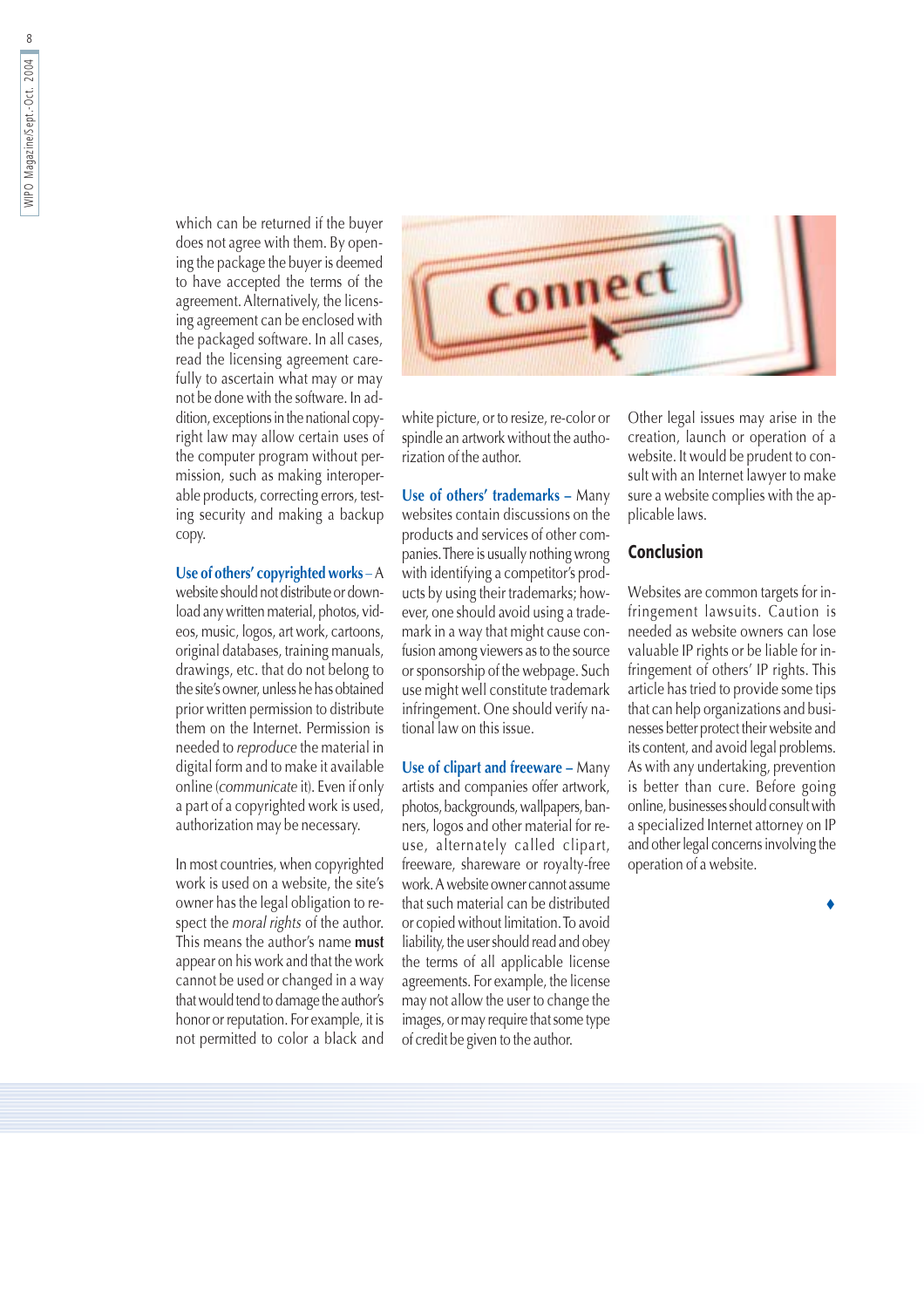## IP Tips for Running a Website

There are perils inherent in running a website. Here are some tips to help website owners minimize the risks.

Protect trade secrets and patents - If a trade secret is disclosed on a website, even accidentally, then trade secret laws will no longer protect the information. The same applies to patent-related information. Inventions must be new or novel to obtain patent protection. Offering a product for sale on a website or disclosing the innovative qualities of a product may destroy the novelty of the invention and thus its patentability. One should scrutinize every page of a website before going live to make sure that it does not contain any confidential business information or patent-related information.

Protect domain names - Under certain circumstances, domain names can be registered as a trademark. It is advisable to do so, since it strengthens the site owner's power to enforce his rights against anyone else who tries to use the name for marketing similar products and services. This also prevents someone else from registering the same name as a trademark.

Be careful with links - Links to other sites are a useful service, but in many countries there is no clear law on when and how to use them. In most cases, links are completely legal and no permission is needed from the linked site to include a link. However, some types of links can create legal liability:

- I links that lead web users to sites containing illegal content (a pirated copy of a song, perhaps, or an unlawful software program);
- Inks that comprise a company's graphic or logo (for example, using the Nike logo) may violate trademark laws or unfair competition laws;
- **I** deep links are generally not allowed if it is a way of bypassing a subscription or payment mechanism, or if it is expressly forbidden by the site itself.

Remove infringing material - If someone complains about an unauthorized use related to one's website, immediately remove that material (or disable the link to that material) pending resolution of the dispute. Continuing to use infringing material after being notified may aggravate the claim and increase the chances of being found liable and hence increase the amount of damages payable.

Have valid and enforceable online agreements - If products or services are sold on a website, or users are allowed to download software, specific agreements may be posted on the site containing warranty information or disclaimers, limits on liability and other significant terms. Generally, for a person to be bound by the terms of an agreement, he must indicate in some way that he agrees to the terms. For such terms to be enforced, they must be structured so that they are reasonably apparent on the site and users have the opportunity to review and agree to the terms, or to disagree and opt out, before proceeding through the site. Additionally, there should be a mechanism for users to indicate their assent. The best practice is to require the user to scroll through to the bottom of the agreement and click an "I accept" button before he can access the site. This scrolling through and clicking assent process will help ensure that the agreement is an enforceable "clickwrap" agreement.

Post disclaimers - Disclaimers are rarely a cure-all for legal claims, but if a disclaimer is prominently displayed and clearly written, it may limit or even prevent liability. The disclaimer should be tailored to fit the specifics of the website. For instance, if the website posts reviews of tennis rackets and offers links to resellers, a disclaimer could be posted in a visible place stating, "If this site provides links to other sites, the owner of this site is not liable for any information on or practices of the linked sites, nor does a link indicate any association with or endorsement by the linked site to this site."

Privacy - If a website receives consumer information, its owner should comply with the applicable data protection or privacy laws. The site's owner may be obliged to take certain steps to assure consumers that personally identifiable information is protected, and to display a clear privacy policy.

٠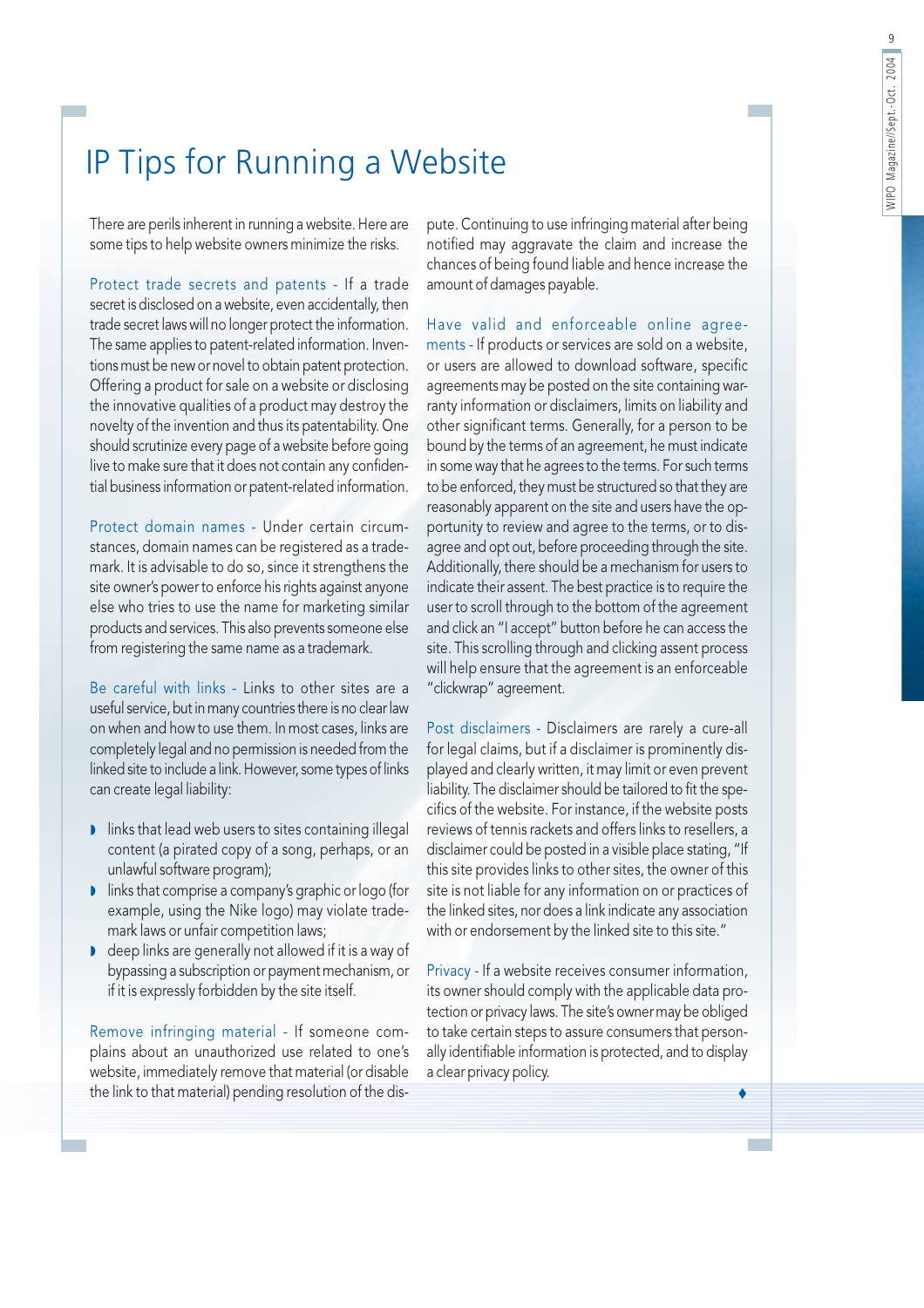## **ESTABLISHING IP INSTITUTIONS IN THE LEAST DEVELOPED COUNTRIES (LDCs)** (Part II)

This is the second in a series of articles exploring how the least developed countries (LDCs) can build and develop successful intellectual property  $(IP)$  institutions as a means for promoting the use of IP as a tool for economic growth and wealth creation.

In the knowledge economy, the question before policymakers in the least developed countries (LDCs) is no longer "Do institutions matter?" but "Which institutional models work best and how does one acquire them?" A useful starting point for answering this question would be to discuss the types of institutions that facilitate the rapid development of intellectual property (IP) and perform adequately. This article will identify these in broad terms, however there is no single model for linking the institutions of one country and the networks and structures that underpin them. The plausible variation in institutional set-ups is usually quite large, but the emphasis for LDCs should be on the establishment of IP institutions as knowledge-based organizations.

#### **Knowledge-sharing** organizations

IP institutions are composed of intellectual capital, which is a combination of human capital and structural capital - human capital is the knowledge, skill and abilities of individual employees to provide solutions to customers, and structural capital consists of everything that remains when the employees go home (databases,



customer files, software manuals, organizational structures, etc). A knowledge-sharing organization is an entity that realizes the importance of knowledge, both inside and outside the organization, and applies techniques to maximize the use of this knowledge by its employees and customers.

Intellectual property institutions in LDCs must learn how to transform knowledge into valuable assets, and those assets into productive capital to generate employment and to create and produce wealth. The establishment of these kinds of IP institutions that use knowledge infrastructures effectively will help facilitate development. Such organizations must share knowledge and make it available to its employees, management and customers. Establishing "knowledge-transparent" IP institutions in LDCs would make it possible for staff members to talk to each other directly, to minimize distortion, and to record questions and answers for a future knowledge base. LDCs should structure their IP institutions away from a traditional, hierarchical operation to one of cross-functional teams that enable individuals to focus more on meeting customers' needs and on providing the public services required.

The staff should also understand the functioning of other institutions that protect property rights and enforce contracts. They should have knowledge of laws and the courts, and should understand how legislators, the police force and customs officials function and interact. Intellectual property issues should be embedded in several national institutions as all national institutions are interdependent in their efforts to meet the needs of development and the community. In addition to including IP issues in their overall development policies, governments in LDCs can also, for example,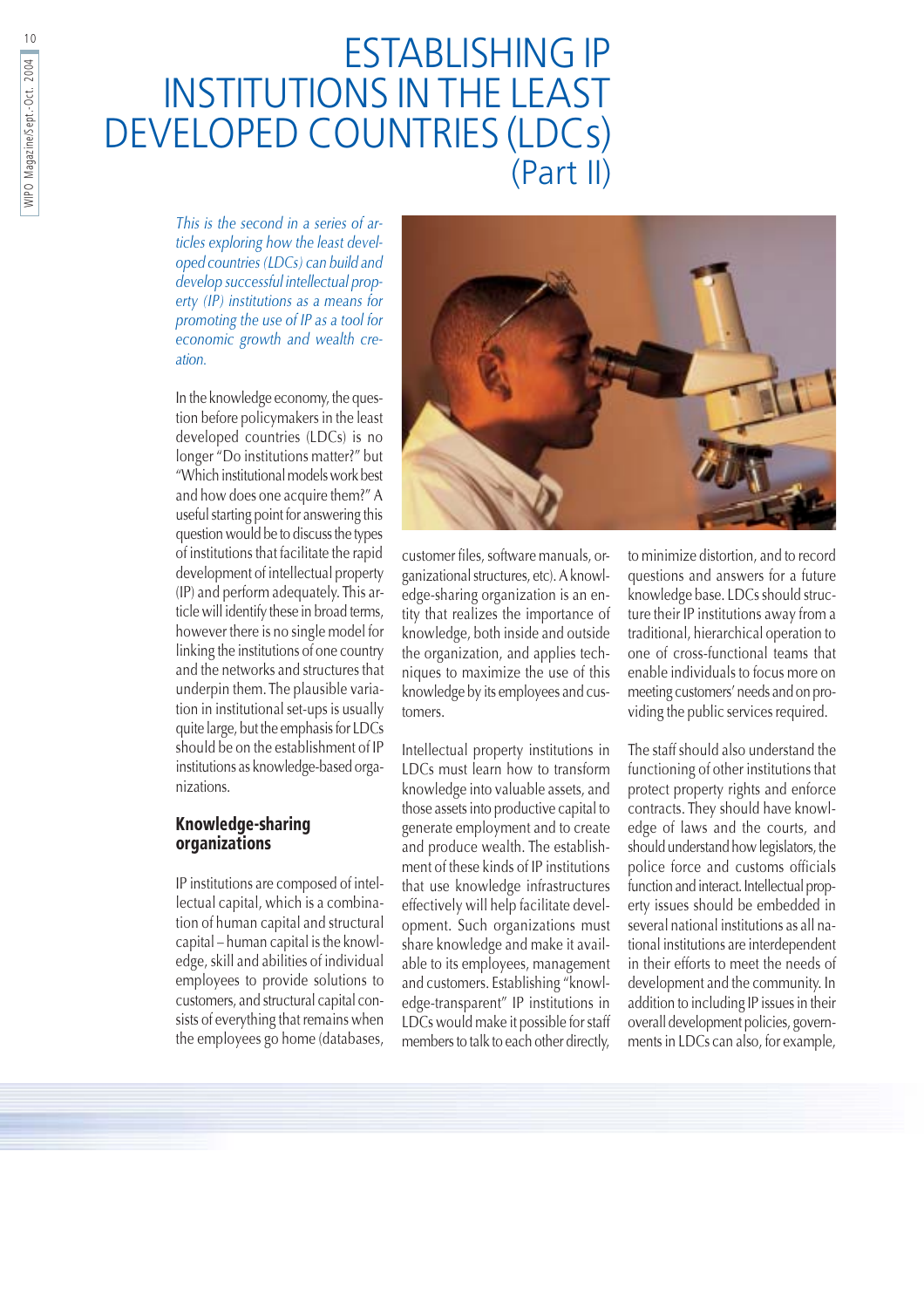target key areas for more specific action, such as providing certain clusters of technologies with special incentives or facilitating the setting up of knowledge-based venture businesses.

The corporate strategies of individual firms that have used IP to enhance their competitiveness in the global market, can provide useful examples of the catalytic role of IP in generating economic success. Such successes are not limited to enterprises in developed countries; there are a growing number in developing countries also, as illustrated in the book by WIPO Director General Kamil Idris, "Intellectual Property - A Power Tool for Economic Growth". Interdependency, interconnections and mutual support are the key ingredients in the smooth and proper functioning of national IP institutions.

#### The nature of IP institutions

Most countries establish institutional systems based on the separation of powers between the legislative, the executive and the judicial bodies. As far as IP is concerned, once legislation has been passed in parliament, the implementation and operation of the laws normally come within the purview of the executive branch, and the enforcement of rights is attributed to the courts. There is a need for a national coordination mechanism to bring IP to the center stage of national development planning, where it can play a pivotal role in the national and international coordination of IP issues.

The entire field of IP - industrial property rights and copyright and related rights - should be dealt with as a block by a national intellectual property institution, as is the case in Singapore, Switzerland and many other countries. This enhances the synergy and coherence of the system. The national IP institution should encompass all intellectual property issues.<sup>1</sup> LDCs that have already established separate industrial property and copyright structures, should set up a system of consultation and coordination with the objective of establishing a single national IP institution.

As a government body entrusted with the task of granting titles of protection, the IP institution undertakes sovereign duties, which imply independence and an explicit mandate and authority. The institution's precise position in the government should be at the same level as ministries or governmental commissions. LDCs should consider establishing the national IP institution under the direct responsibility of the executive head of the country. This would enable IP matters to be considered at the level of national planning and at the council of ministers, on an equal footing with other important national development issues, thereby enabling the institution to respond swiftly to technological, economic and political developments.

National IP institutions need to be given a certain amount of autonomy. They require latitude in areas such as staff organization and recruitment,

control over fees and other charges, and budget. However, the institution should have an advisory body representing the government (relevant ministries and other institutions), the public research sector, IP lawyers, industry, the private sector, the business sector and non-governmental organizations (NGOs). The government should give the institution sufficient resources and flexibility to cope with demands from users and the public. All users – inventors, enterprises (including small and medium-sized enterprises (SMEs)), researchers, universities and their teaching institutions are clients and deserve good service.

#### **Structure of an IP institution**

The head of a national IP institution should be its driving force. His main task is to plan and organize operations with optimum efficiency. He should be given a full political mandate with the title of minister or commissioner. The rest of the top management usually consists of his deputy, directors general, the directors and heads of section of the various departments of the institution.

The main department or divisions to be set up could include the following:

- $\bullet$  the patent department (sometimes dealing with industrial designs too);
- the trademark department;
- the copyright and related rights department;
- the industrial designs department  $\mathbf{r}$ (if it is not included in the patent department);

Including electronic commerce, which has, in many countries, required the creation of a coordinating unit, comprising representa-<br>tives of the ministries of trade, communications, industry, research institutions, justice, issue raises questions about trade, intellectual property rights, liability, taxes and so on.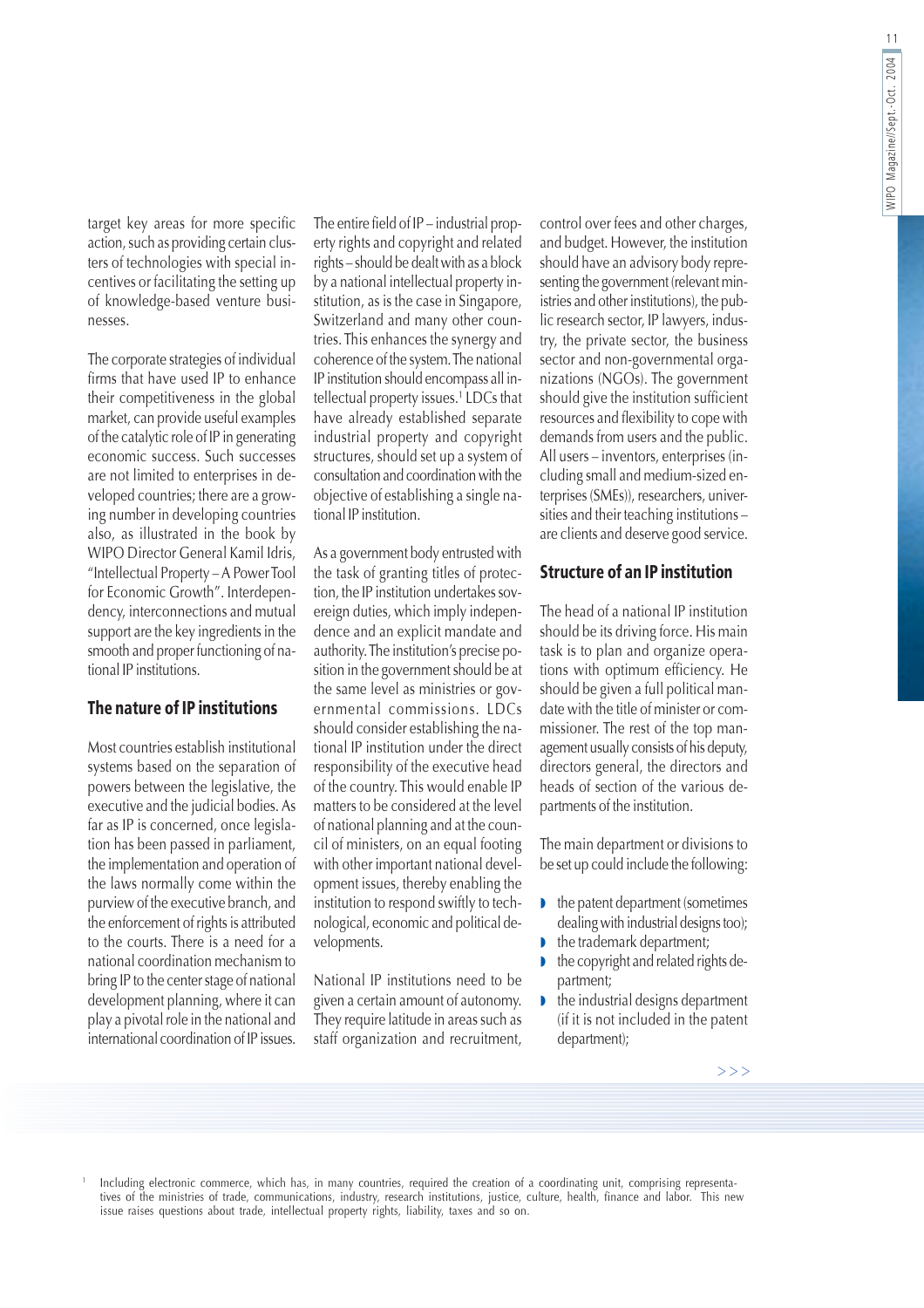

- $\bullet$  the legal department (dealing with national and international legislation and other matters);
- the department of information and communication technologies;
- the international affairs and global D communications department;
- the department for national coordination of relations with corporations and industry;
- the human resources development department; and
- the administration and finance department, dealing with such matters as business services, customer services, financial management services, information management and e-solutions, corporate strategy and organizational affairs.

The various officials responsible for these departments have varying degrees of responsibility, which depend on the country's organizational structure for civil service and which take into account the partial autonomy of the institution.

In some countries, a special department deals with questions relating to national legislation (such as the adoption or amendment of laws), while a department answerable directly to the minister or commissioner covers international affairs. The idea is to transform these two departments into coordination departments so as to create more synergy between all the sectors of the institution. Whatever the

organizational structure, these two departments are of great importance in the light of the numerous developments at the international level, such as the Agreement on Trade-Related Aspects of Intellectual Property Rights (TRIPS Agreement), WIPO's treaties and mandate, and the activities of the African Regional Industrial Property Office (ARIPO) and the Organisation Africaine de la Propriété Intellectuelle (OAPI), which are important for African LDCs. They ensure the liaison between other governmental authorities and other countries and intergovernmental organizations; the coherence and consistency of national policies which effect IP; and that the adoption or amendment of laws, as well as instructions for international negotiations, are coordinated with other government ministries. In terms of budget and responsibility, a clear-cut line should be drawn between the activities of these departments and that of the registration departments.

The patent department is one of the pillars of the national IP institution. Its main functions include:4

- $\bullet$  receiving patent applications (patents for inventions or certificates for utility models);
- $\blacksquare$ granting or refusing patent applications;
- $\mathbf{L}$ examining patent applications as to their form and substance if the law so requires;
- checking the payment of application fees:
- publishing the applications (and  $\begin{array}{c} \hline \end{array}$ performing all the operations in-

If the country is party to the Patent Cooperation Treaty it has to carry out the relevant activities.

www.ipi.ch

www.ipophilippines.gov.ph/aboutus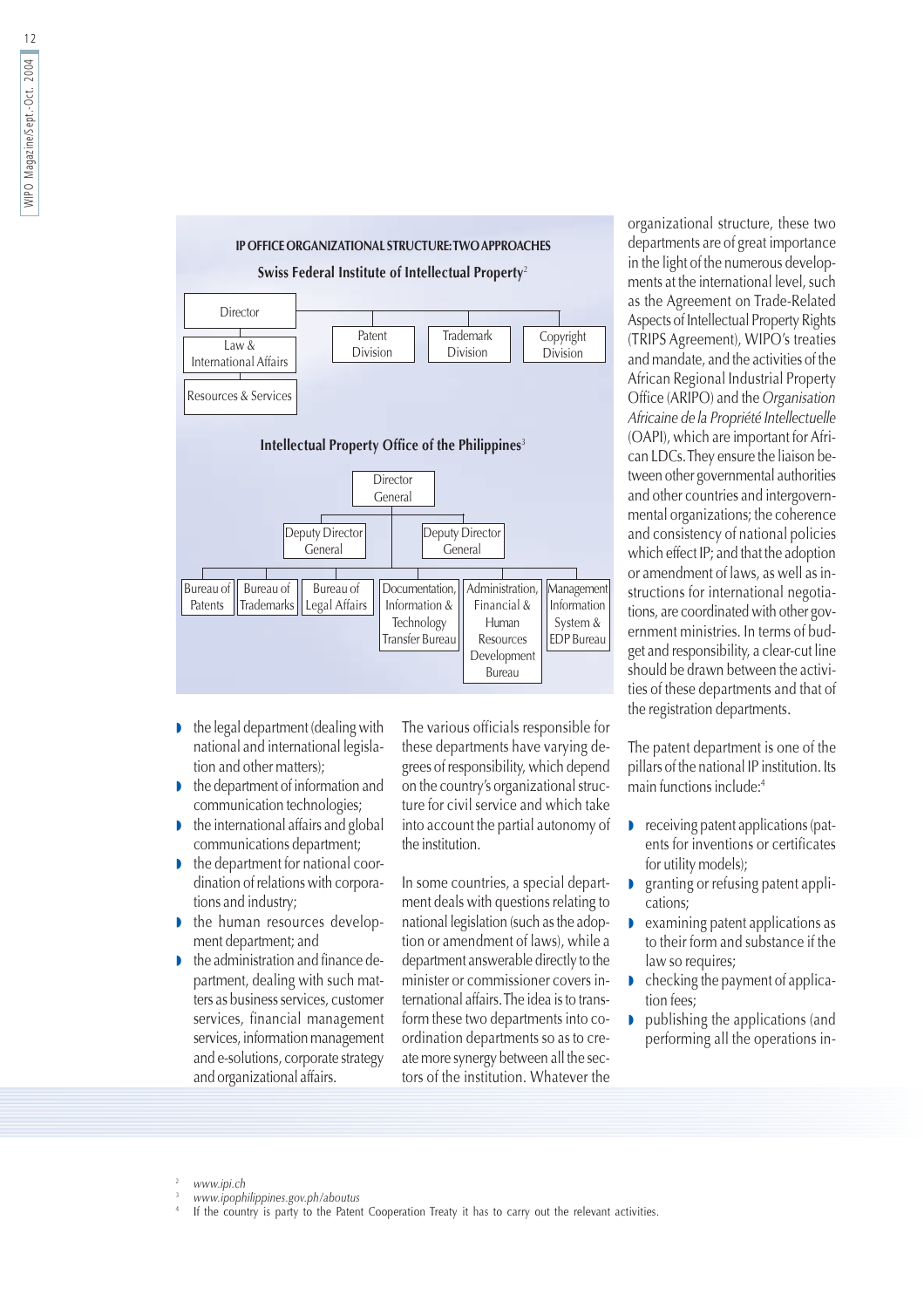volved in doing so, such as preparing the first page or abstract of the patent pamphlet);<sup>5</sup>

- examining oppositions, if so required by national law; renewing patents granted;
- publishing grants, refusals and renewals;
- $\triangleright$  recording in a register the various acts which may affect the life and scope of the patent (recording patent agents, annuities paid, assignments and licenses, any relevant changes, etc.);
- promoting the use of the patent system; and
- disseminating information to the general public.

This entails a series of other tasks such as the preparation of the published patent applications on paper and on CD-ROM, the publication of related industrial conventions that deal with patents (Paris Convention, PCT, TRIPS, Budapest Treaty)<sup>6</sup> and annual reports, including statistical data on patents and patent applications.

Similar functions and tasks must also be delivered by the trademarks, copyright and related rights and other departments. IP institutions with more modern infrastructures and more efficient business practices are in a better position to assist their respective constituents in gaining access to, and benefiting from, the IP system in general. This is why WIPO offers, on request, office automation assistance to its LDC Member States to advise and aid them in the effective management of IP services. Strategically, this as-



sistance contributes directly to WIPO's goal of bringing economic benefit and creating wealth through better and more efficient use of the IP system as a whole. With this assistance, an IP institution can establish an infrastructure of information and communication technologies.

#### **Collective management**

The global market for music from LDCs, including cultural works and products, is huge. Music is used in public performances, discotheques, restaurants, tea rooms, bars, cafes and hotels, or as background music in stores and offices, public transport vehicles, consulting rooms, etc., either live or by means of sound recordings, broadcasting and cable distribution. The same applies to the projection or screening of cinematographic works and the video reproduction of these and other audiovisual works, the hiring of video cassettes, the reprographic reproduction of printed works and the home copying of sound recordings and audiovisual works for personal use.

It would be quite impossible for the distributors and other primary users to enter into direct contact with all the authors, composers and publishers of domestic and foreign musical works in order to secure the necessary authorization for their use and reach agreement on the prices and other conditions governing the utilization of the vast number of works which are used every day. In the case, for example, of musical works in which several different copyright owners are generally involved, the exploitation of and responsibility for those works covers a great many simultaneous, short-lived uses in many different places; the effective exercise of the rights which the law grants to authors can, then, only be achieved through collective administration - a system which is advantageous to both the creator and distributor.

Collective administration is defined as a system for the administration of copyright and neighboring rights by virtue of which their owners delegate, to organizations created for this specific purpose, authority to negotiate the conditions under which the utilization of their works, artistic performances or industrial productions, as the case may be, by distributors and other primary users is permitted; and for the granting of the respective au-

 $>>$ 

- The pamphlet usually comprises the text of the application and any drawings that are part of the application. It must contain all the so-called bibliographic data, in particular the title of the invention, the date of the filing of the application (and priority date, if any), the serial number and classification symbol.
- This task may be entrusted to another unit, which is less specialized. However, the source of information still has to be provided or checked by the patent department.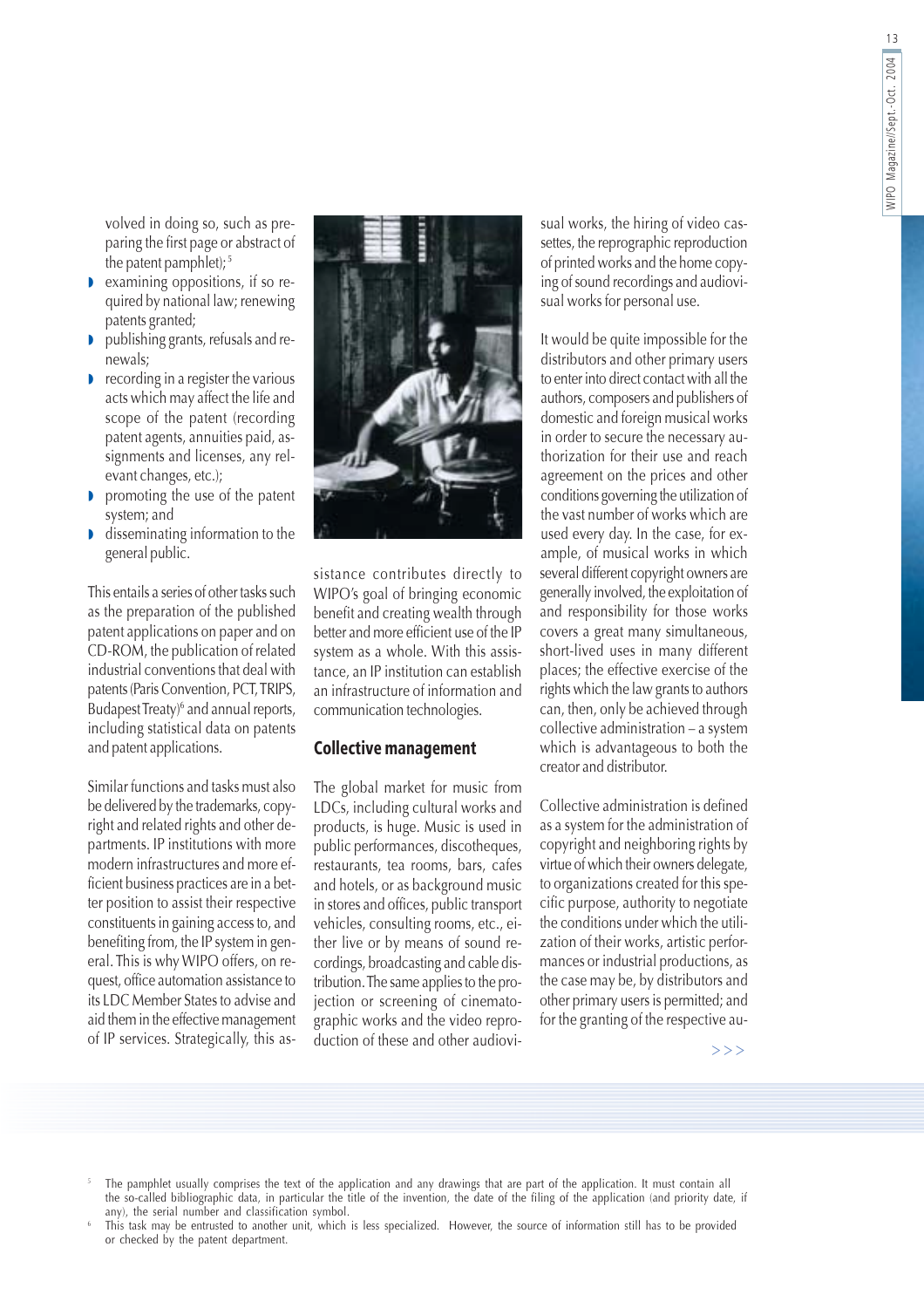thorizations, the monitoring of such use, the collection of the remuneration which falls due and its distribution to, or sharing among, the beneficiaries.

Most LDCs do not have established collective administration agencies, therefore although their musical and creative works are widely used, their authors and artists do not receive the recognition and monetary reward they deserve. The WIPO Copyright Collective Management Division, together with the LDCs Division, works to assist Member States in establishing and operating this very important IP institution. The WIPO Banderole Program, aimed at introducing a system which would enable national copyright offices and law enforcement agencies to differentiate genuine from pirated sound and audiovisual recordings, has also been successfully implemented in a number of sub-Saharan African countries (see article "An anti-Piracy Program for Africa's Music Industry, WIPO Magazine July-September  $2002$ ).

Successful collective management projects are currently ongoing in both Benin and Malawi. Both projects are still in their infancy, but they have already started to yield results. The Copyright Society of Malawi (COSOMA) plays two major roles, namely, that of a copyright office and a collective management organization for its members. COSOMA now has a membership of over 1,000 authors and composers, and close to 10,000 works have been registered A sample of national IP offices, indicating their staff numbers, patent applications, including the Patent Cooperation Treaty (PCT) designations, and annual budgets

STAFF AND BUDGET OF SELECTED PATENT OFFICES, 2000/20017

| Country                   | Number<br>of staff | Patent applications,<br>including PCT<br>designations | IP office<br>annual budget<br>$$$ million) |
|---------------------------|--------------------|-------------------------------------------------------|--------------------------------------------|
| Republic of Korea         | 1,002              | 172,184                                               | 120.0                                      |
| <b>Russian Federation</b> | 2,700              | 89,429                                                | 14.3                                       |
| Japan                     | 2,500              | 112,269                                               | 844.0                                      |
| France                    | 800                | 160,178                                               | 133.0                                      |
| Mexico                    | 611                | 66,916                                                | 25.5                                       |
| <b>Brazil</b>             | 610                | 64,688                                                | 42.0                                       |
| Switzerland               | 235                | 201,571                                               | n.a.                                       |
| Singapore                 | 85                 | 62,471                                                | 4.9                                        |
| Nepal                     | 6                  | n.a.                                                  | n.a.                                       |
| Kenya                     | n.a.               | 115,936                                               | n.a.                                       |
| Bangladesh                | 9                  | n.a.                                                  | n.a.                                       |
| Ethiopia                  | 13                 | 7                                                     | n.a.                                       |

for protection. COSOMA acts as a link between creators, publishers and producers of sound recordings on one hand and various types of users of their works on the other hand. The Society ensures that authors are adequately remunerated for use of their works. Currently, COSOMA administers public performances, broadcasting and mechanical reproduction rights, and it plans to introduce the collective management of reprographic rights in the near future. Between 1999 and 2001, COSOMA sold 4,184,783 Banderoles, which meant that it could pay some US\$781,160 to rights holders. COSOMA's activities have encouraged creativity in Malawi to the extent that there has been significant investment in recording studios and the production of sound recordings, and that new albums are now released on a weekly basis.

The task ahead may seem arduous for many LDCs in the process of establishing IP institutions; however, the above example of the success of one type of IP institution is a clear demonstration of benefits to come. Effective collective management encourages the promotion of cultural industries and, in turn, contributes to economic development.

Most of the information in Table 1 was compiled from the book Intellectual Property - A Power Tool for Economic Growth, Kamil Idris, p. 280; some additional countries have been included to show the situation in LDCs.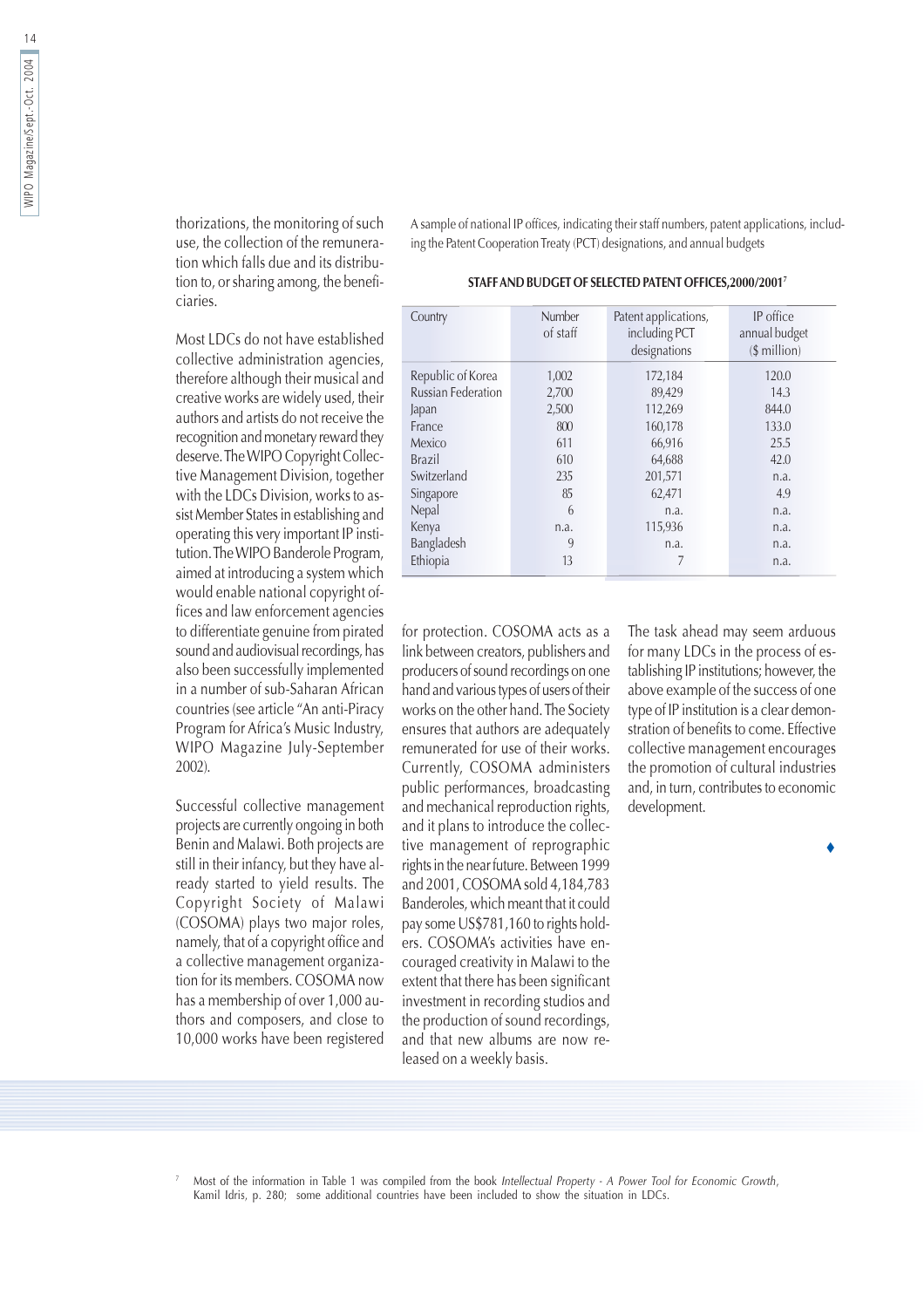## **GENEVA INTERNATIONAL ACADEMIC NETWORK AWARDS** RESEARCH GRANT

The Geneva International Academic Network (GIAN/RUIG), a research network established by the University of Geneva, the Graduate Institute of International Studies (GIIS) and the **Graduate Institute of Development** Studies (GIDS) in collaboration with several international organizations, awarded a major grant to WIPO for an applied research project to study how intellectual property (IP) hubs and research networks can contribute to the protection and exploitation of developing country research results. The grant is to start on September, 2004 and continue until September, 2006.

WIPO was selected as the coordinator of the Project, with an international and multidisciplinary team of experts from six Central African nations, Colombia and Switzerland.

#### Research Networks and IP: A Model for **Supporting Developing Countries**

The applied research is based on the thesis that research and development (R&D) networks with IP Hubs can help research institutions in developing countries to protect and derive economic benefit from their research results. This article presents the summary of this Project.

#### The challenge

Many people in developing countries today suffer from malaria, tuberculosis, sleeping sickness, sickle cell Anemia. Ebola and other diseases. Health

**Partnerships** 

#### Partner Institutions in Central Africa

- Organisation Africaine de la Propriété Intellectuelle (OAPI)
- Sécretariat Executive de la Communauté Économique et Monétaire de l'Afrique Centrale (CEMAC)
- Organization for the Control of Large Tropical Diseases in Central Africa (OCEAC)

#### Partner Institutions in Colombia

- Superintendencia de Industrial y Comercio (SIC)
- COLCIENCIAS (National Institute for the Advancement of Science and Technology)
- Immunology Institute of Columbia Foundation (FIDIC)

#### **Partner Institutions in Switzerland**

- The Geneva International Academic Network (GIAN/RUIG)
- Graduate Institute of International Studies (HEI), University of Geneva
- Hautes Etudes Commerciales (HEC), University of Geneva ¥
- Swiss Tropical Institute (STI), University of Basel
- International Institute for Management Development (IMD), Lausanne

#### International Organizations in Geneva

- World Intellectual Property Organization (WIPO)
- Council on Health Research for Development (COHRED)

professionals worldwide conduct research in an effort to find treatments and vaccines. Yet these therapies are often too expensive for poor people and difficult to distribute. Interdisciplinary approaches to this urgent problem are needed and creative solutions must be tested and evaluated. Health. management, marketing, economics, law and policy must all come together if realistic models are to be found.

Research institutions in developing counties are working on combating tropical and other diseases, using both conventional approaches and traditional medicine. Many of these institutions have excellent and highly motivated researchers, but lack infrastructure and financing. The Project addresses research institutions with various needs and infrastructure, however a common theme for most developing country researchers is that it is difficult for them to own and exploit their research by using the IP system because of lack of resources, infrastructure, training, and professional (legal and marketing) services.

The consequence is that developing country researchers often do not own the results of their own research and cannot commercially exploit it. There is limited economic return on R&D investment by developing countries and social benefit in terms of the thera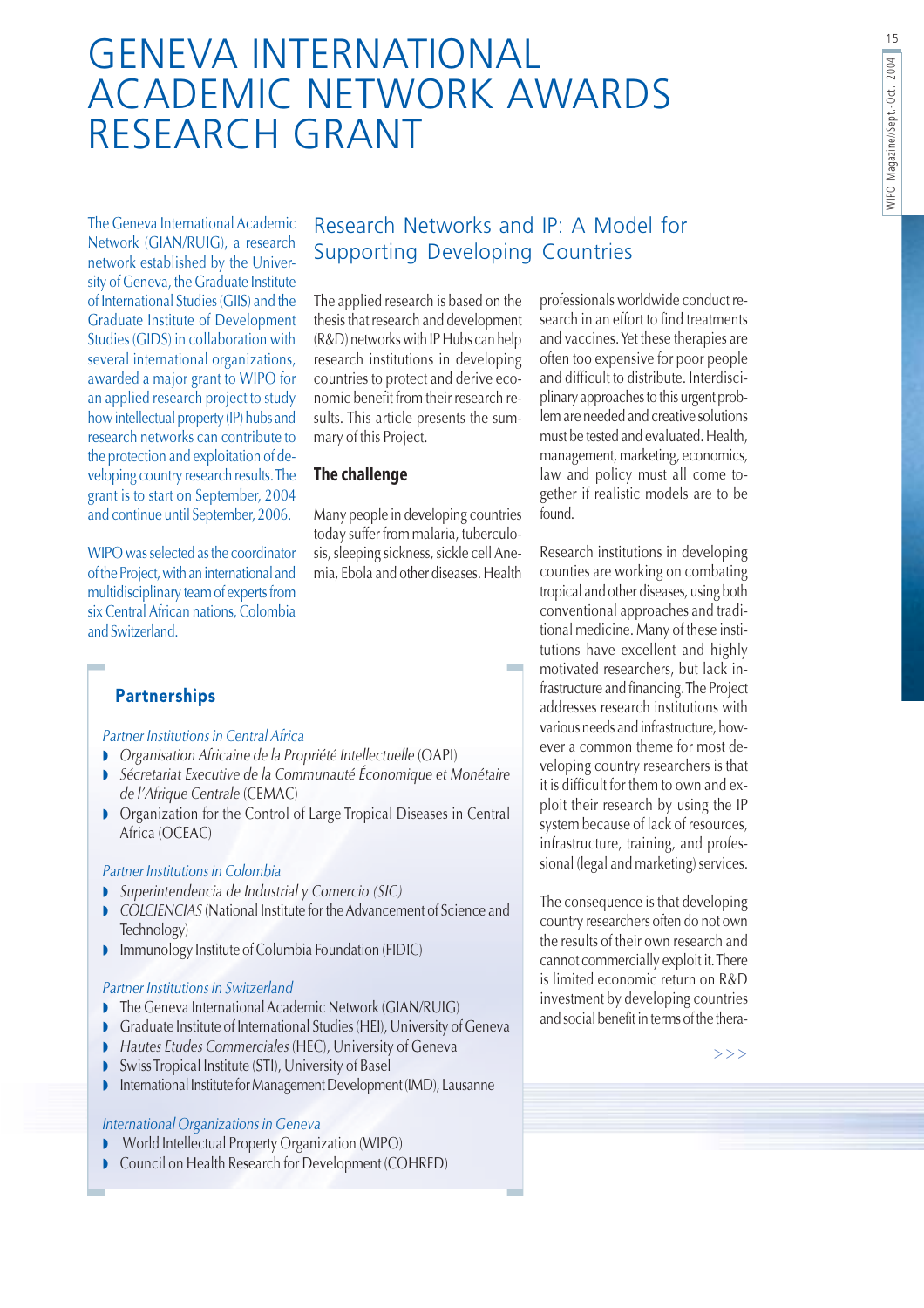pies needed from those activities is constrained. These challenges may discourage developing countries from investing in research to solve pressing health problems.

This negative cycle may be called "The Research Ownership/Exploitation Challenge" (ROE Challenge). It is caused by several interrelated factors:

- R&D institutions in developing countries frequently lack the awareness and resources to protect, own and exploit research results as IP. There is also a critical scarcity of professionals who can draft patent applications, negotiate licenses, and provide IP-based marketing services;
- R&D institutions often lack institu-D tional IP-related policies and procedures relating to public-private partnerships, sponsored research, invention disclosure and economic incentives for researchers:
- under-investment in R&D can put D at risk the current levels of health research output, which makes it difficult to attract and retain the best research talent. As in a spiral, the lack of economic and social returns from the work developed by R&D may lead to greater reductions in financial support to those institutions:
- the lack of IP ownership of research results makes it especially difficult for developing country research facilities to negotiate technology transfer agreements because these facilities do not have tradable assets to exchange and therefore are in a weak negotiating position.

#### **Thesis**

The thesis of the research is that **R&D** Networks with IP Hubs can help solve the ROE Challenge.

#### Challenge



**R&D Networks** are collaborations of research institutions in which each agrees to certain common policies and common services. Networks may help leverage costs and resources using economies of scale and may also accelerate research.

The IP Hub provides the common services to the Network and thereby solves a vital function in supporting the protection and exploitation of research results. The common services may include:

- legal protection of research results;
- managing and licensing IP owned by the research institutions;
- encouraging public-private partnerships:
- marketing the Network and its IP assets:
- $\triangleright$  looking for and negotiating funding; and
- **D** encouraging the development of local manufacturing.

R&D Networks may also play an important role in facilitating local production and distribution of medicines based on both conventional approaches and traditional medicine.

#### **Project description**

The Project will entail interdisciplinary research teams in order to develop, test, and evaluate a Network and IP Hub model for developing country R&D institutions in the health field. The work will focus on two selected developing country sites: the sub-region of French-speaking Central Africa (Cameroon, Central African Republic, Chad, Equatorial Guinea, Gabon and Republic of Congo) and Colombia. Academic, governmental and non-governmental partners from Central Africa, Colombia and Switzerland will participate in the Project through their experts, professors and researchers/students in the form of **interdisciplinary teams** for the research, test and evaluation that will be undertaken regarding the model proposed by the project.

The Project will have four main phases: 1) audit; 2) development and test of training curricula; 3) test of R&D Networks and IP Hubs; and 4) evaluation study on the model developed.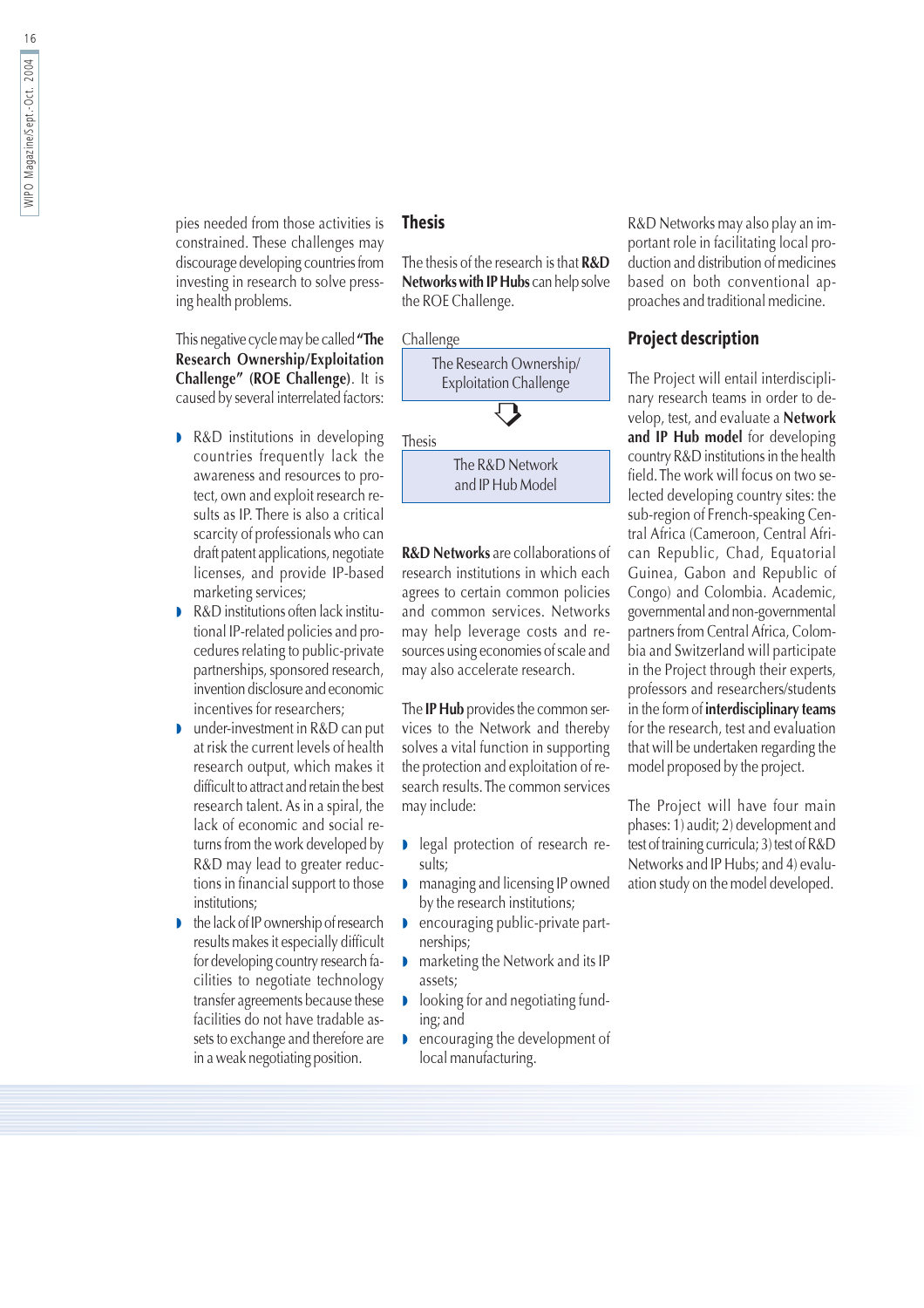#### Phase 1: Audit

At the beginning of the Project an audit will be conducted in the R&D institutions. Interdisciplinary teams will study the status of health research planning and management as it effects the protection, ownership and exploitation of research results. This will include study of: the funding to support health research; the institutional policies and procedures regarding patents and other forms of IP; the current research results that may require protection; and the awareness level and competence in marketing. Research indicators will be developed.

#### **Phase 2: Development and testing** of training modules

Taking into account the audit results, an interdisciplinary research team will develop a curriculum composed of three training modules on key practical areas for IP asset management in health research: a) Health Research Management and Marketing; b) Patent Agents; and c) Licensing Contracts.

Once developed, the three training modules of the program will be delivered in both sites of the project to a selected group of 15 people for each module in each of the two sites (that is, 15 people  $\times$  3 modules = 45 people trained in Central Africa, and the same number of people in Colombia). Candidates to receive the training will be selected on the basis of previous rel-



evant knowledge, commitment to apply knowledge learned and current employment status. Most of these trainees will be current employees of the participating research institutions.

#### Phase 3: Research and test of R&D **Network and IP Hub Creation**

Institutional IP policies, procedures, forms and contracts for R&D institutions and universities and advice on the choices, options, samples and models of relevant IP-based network agreements and institutional policies will be provided.

For the formation of each of the two IP Hubs (Central Africa and Colombia), among the local trainees, the three with the best qualifications will be selected in each of the two sites. All trainees will continue receiving advice and support from the experts and professors involved in the development and implementation of the three training modules as well as from WIPO. The three selected trainees in each site will be hired by the Project in order to constitute the IP Hub that provides IP related research and services to the R&D institutions of each Network. The other trainees will work in their respective institutions putting into practice what they have learned.

#### Phase  $4$  Evaluation of the model

The study on the model developed by the project will be conducted by an interdisciplinary team from the Central African, Colombian and Swiss partner institutions, which will include one researcher (preferably a graduate or postgraduate student) in each of the three sites. For this purpose, one researcher will be selected in Switzerland and one local researcher in

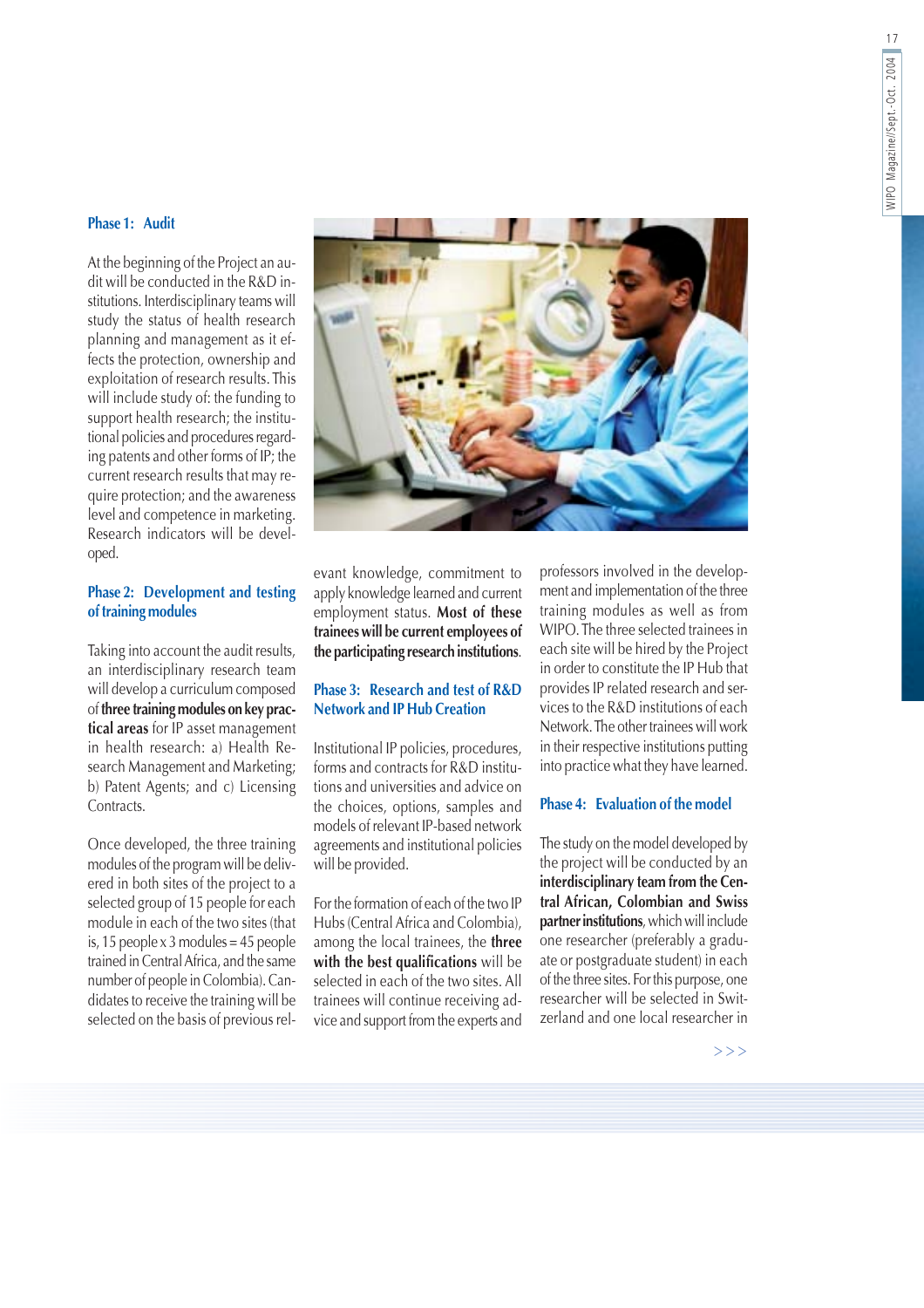each site will be the "Project tracker" who will research, monitor and track in the field. The team will also be supported by the research, monitoring and evaluation inputs that will be provided from the field by the three researchers working in the Central African and the Colombian IP Hubs.

This phase will include assessment and measurement based on indicators developed during Phase 1 of the Project. These will include, for example, economies of scale applied to the R&D Network and economic impact of the model, research acceleration impacts, ease of use of the IP system, affordability of the IP system, empirical data on use of invention disclosure forms, questionnaires and reports of user satisfaction, difficulties in tracing, difficulties in communication, and so on. Evaluation will also include consideration of and recommendations for a sustainability strategy so that the Networks and Hubs will continue after Project funding terminates in September 2006.

For further information on this project or for the list of participating R&D institutions in the Central African Republic and in Colombia, contact the Intellectual Property and New Technologies Division at WIPO.



#### **Desired Outcome by September 2006**

- Two R&D Networks, one in Central Africa and one in Colombia, will operate with the support of IP Hubs. Researchers will be in the position to make choices with regard to protection and commercial exploitation of their research results.
- A critical mass of developing country trainees (90) in three key IP fields will have useful skills to offer to their local research community.
- Interdisciplinary teams from many countries will have worked together to solve a common challenge, forging bonds and exchanging experiences.
- A model for strengthening R&D carried out in developing countries will have been tested and will be ready to be shared internationally with the scientific community and policymakers in the field of science, technology, health and IP.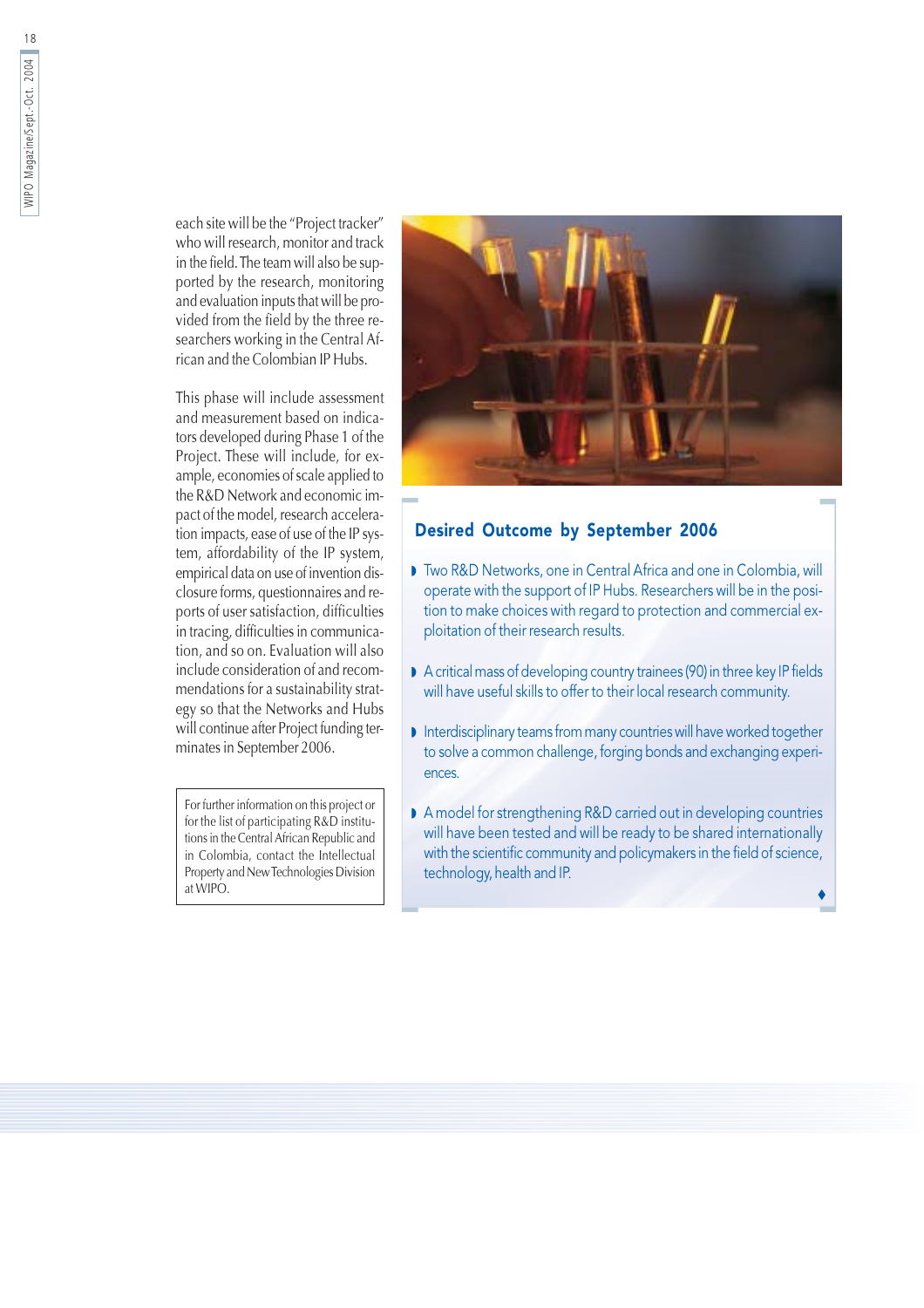# MOLDOVA –<br>IP INFRASTRUCTURE CREATION<br>FOR A MARKET ECONOMY

During the last fifteen years many states with economies in transition to an open market system have established and built their intellectual property (IP) systems, enacting many new laws and modernizing their IP infrastructures. Previously, when certain of these states were part of the Soviet Union, industrial property-related matters in the republics, particularly the protection of inventions, were carried out by the State Committee for Inventions and Discoveries. However, most of the republics had branch offices, which provided limited services to the local population. The Republic of Moldova, which had such an office, still had a long way to go to establish its own IP mechanisms when it gained independence in 1991.

The evolution of industrial property protection in Moldova was interdependent on the administrative, social and economic changes necessary to the process of establishing the state and acquiring political and economic independence, while transiting from a centrally-planned economy to a market economy. In 1993 and 1994, the newly-independent state declared itself bound, with retroactive effect as of December 31, 1991, by the international treaties administered by WIPO to which the Soviet Union was party. The treaties included the:

- Convention Establishing the World Intellectual Property Organization;
- Paris Convention for the Protection of Industrial Property;
- Madrid Agreement Concerning the International Registration of Marks:
- Budapest Treaty on the Internab tional Recognition of the Deposit of Microorganisms for the purposes of Patent Procedure: and
- Nairobi Treaty on the Protection of  $\mathbf{L}$ the Olympic Symbol.

Moldova's obligations under the above conventions and treaties, its lack of any national regulatory IP framework and the fact that it had no specialized body in the field of IP necessitated the creation of a national intellectual property institution. On May 25, 1992, Moldova established the State Agency on Industrial Property Protection (AGEPI) under the Ministry of Economy and Finance. In the subsequent years, Moldova has successively joined most of the WIPOadministered treaties and acted as one of the founding states of the Eurasian Patent Organization.

#### **AGEPI - Making IP a tool for** development

AGEPI's predecessor, the Kishinev branch office of the State Committee for Inventions and Discoveries, only provided services pertaining to the drawing up of applications for patents, industrial designs and trademarks as well as patent searching and documentation. However, AGEPI proved up to the challenge of developing a modern IP system and by January 1994, Moldova had granted its first national patent to the inventor of a new technology for producing a food additive from vegetal raw material. In February of the same year, the first trademark certificate was issued and in August the first industrial design certificate was issued.

In its first few years as an independent state Moldova made great efforts to develop the national IP system. From the beginning, the country

 $>>$ 

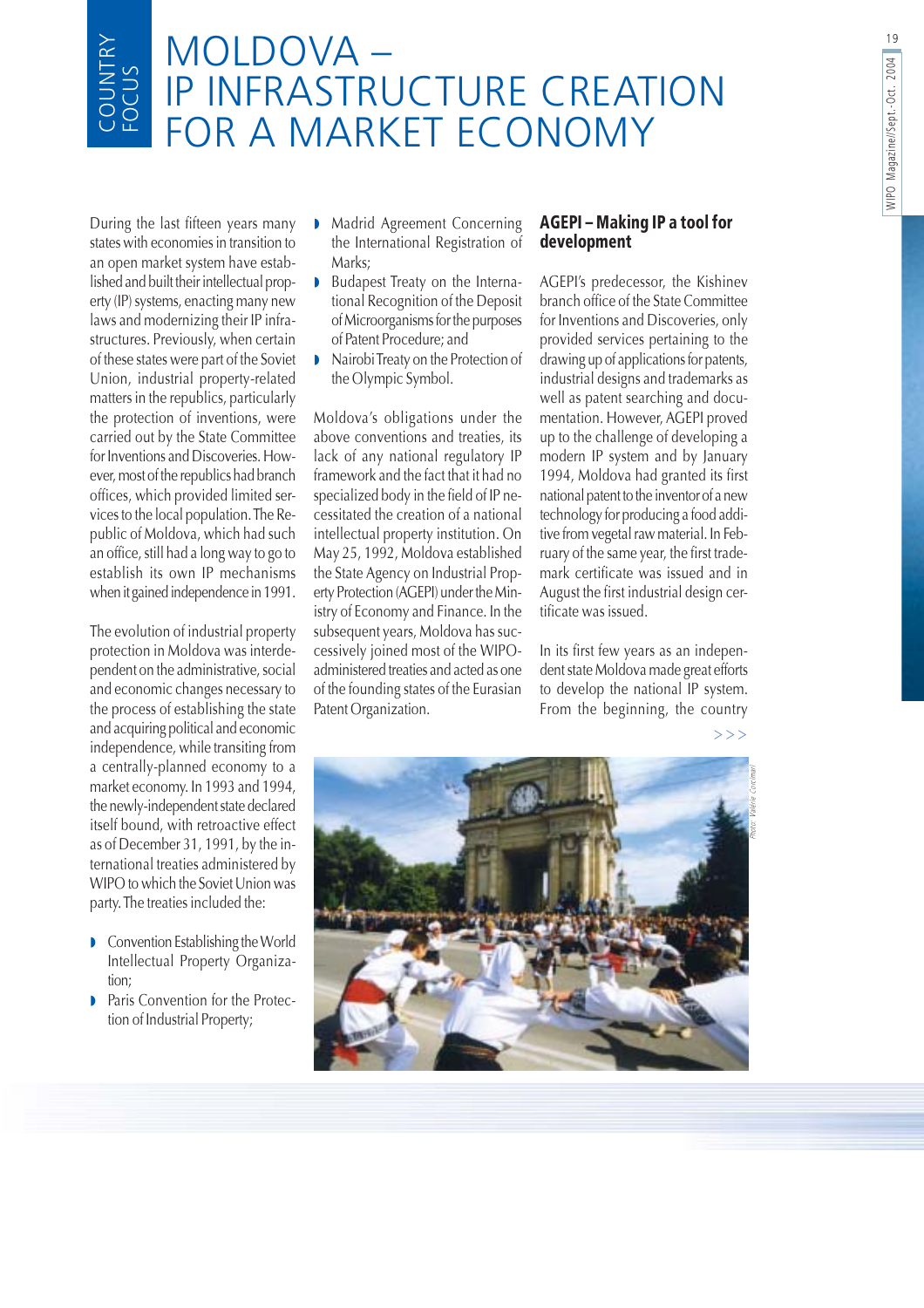aimed to establish a modern, competitive IP system, compatible with the international and regional systems. The first two years after independence (1991-1992) were spent creating the national system, and the years that followed (1993-1997) were spent on the regulatory and institutional development of the system. The next stage (1997-2000) was mostly devoted to enforcement issues, concurrent with Moldova's accession to the World Trade Organization (WTO) in 2001.

The last few years (from 2001 onward) have been marked by efforts to make intellectual property a tool for economic and social development. In this period AGEPI increased promotional activities by disseminating information and expanding its services, by organizing seminars and training workshops for different categories of existing and potential IP users, and by encouraging inventiveness and creativity through the sponsorship of the best inventors to international specialized IP fairs and the organization of national competitions, for example, "Infoinvent" International Specialized Exhibition; AGEPITrophy for Innovation and Creativity; Best Woman-Inventor, etc. AGEPI has also supported and encouraged the use of the IP system in small and medium-sized enterprises, for example, through the elaboration of a chapter on the "Integration of the Intellectual Property System Into the Development of Small Business" included in the State Program for Supporting the Small Business, for the period 2002-2005.



The most important accomplishment in this area concerns the adoption of a Strategy for Developing the National System of Protection and Use of Intellectual Property, which will run until 2010. The principal objectives of the strategy are:

- $\bullet$  the enhancement of the legislative framework of the IP protection system:
- the elaboration of a functional mechanism for repressing IP infringements;
- the improvement of activities relating to the valuation of the IP;
- the education and upgrading of the personnel:
- $\bullet$  the extension of international cooperation in the IP field; and
- the development of an informational network in the IP field.

The strategy identifies the main tools for its implementation and has a precise plan of action. To ensure its proper implementation, AGEPI has signed interdepartmental agreements with

almost all the state institutions involved in IP protection and enforcement (namely: Customs Department, Chamber of Commerce and Industry, Ministry of Agriculture, Ministry of Industry, Agro-industrial Department Moldova-Vin, Department of Information Technologies). An Interdepartmental Council for intellectual property was created, which acts as an advisory body in IP matters. The members of the Council represent 15 ministries and departments.

#### **Developing copyright and** related rights

Integral to the modernization of Moldova's intellectual property infrastructure was the development of its laws governing copyright and related rights. In 1994, Moldova issued its first law concerning the protection of copyright and related rights for literary, artistic and scientific works, and in 1995, it joined the Berne Convention. Thus Moldova applies the principle of national treatment in the pro-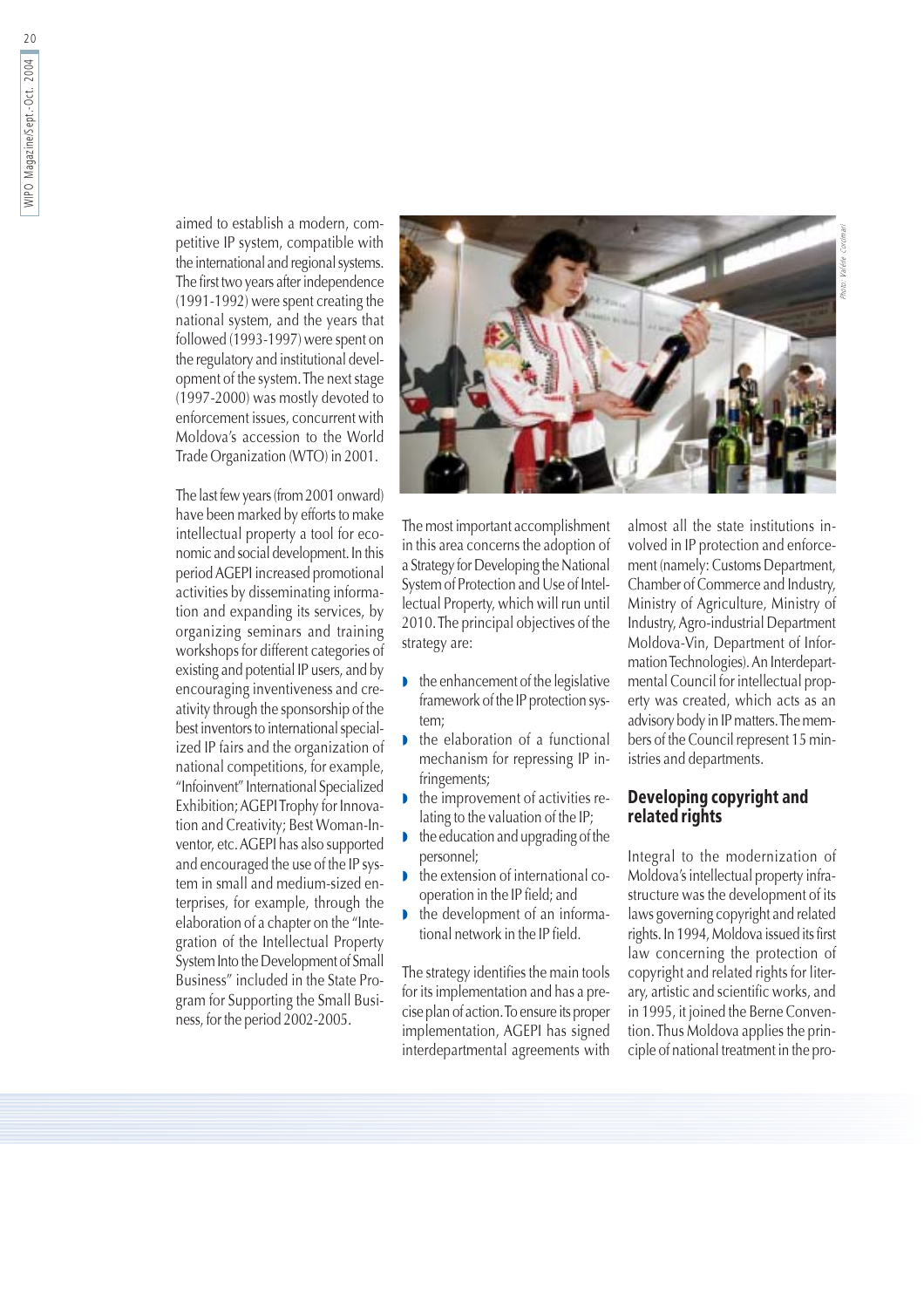tection of works, a basic tenet of copyright law. (This principle states that when the author is not a national of the country of origin of the work for which he is protected under the Convention, he shall enjoy in that country the same rights as national authors.) In 2002, the Copyright Law of Moldova was amended to harmonize with the WIPO Copyright Treaty and the WIPO Performances and Phonograms Treaty, ratified by the Republic in 1998.

The State Copyright Agency is responsible for copyright and related rights protection in the territory. It determines state policy in the field of copyright, drafts new legislation in accordance with the international legislation, and supervises the activities of the collective management societies. Two collective management societies of copyright were established, namely the Society of Copyright and Related Rights (2000) and Society of Copyright and Related Rights' Owners (1999).

#### **The future**

Moldova's immediate priority, in line with the country's overall policy, is to bring its IP system into line with that of the European Union (EU), with its eventual subsequent integration in the EU intellectual property system.

#### **Basic Facts on the Republic of Moldova**

Area: 33,7 thousand km<sup>2</sup> Population: 4.450.000 people (data of 1999) Population density: 128 people/km<sup>2</sup>

Moldova, a land-locked country situated in the South-East of Europe between Romania and Ukraine, has a rich traditional culture of music, art and dancing. Kishinev, the capital, was founded in 1436 and has over 750,000 inhabitants

Since its independence in 1991, Moldova, one of Europe's poorest countries, has instituted a number of reforms to attract foreign investors. These include the introduction of a convertible currency, free-market prices, land privatization, the removal of ex-



port controls and free interest rates. The economy is based on agriculture; an important part of its exports are wine and cognac. Electricity generation is the country's second largest industry.

Moldova has over 8000 scientists involved in fundamental and application research in social and human sciences, mathematics, physics, chemistry, biology, medicine, agriculture and land sciences. The priority areas of research in academic institutions are energy, health, new materials, biotechnology, pharmaceuticals and information and electronic technology.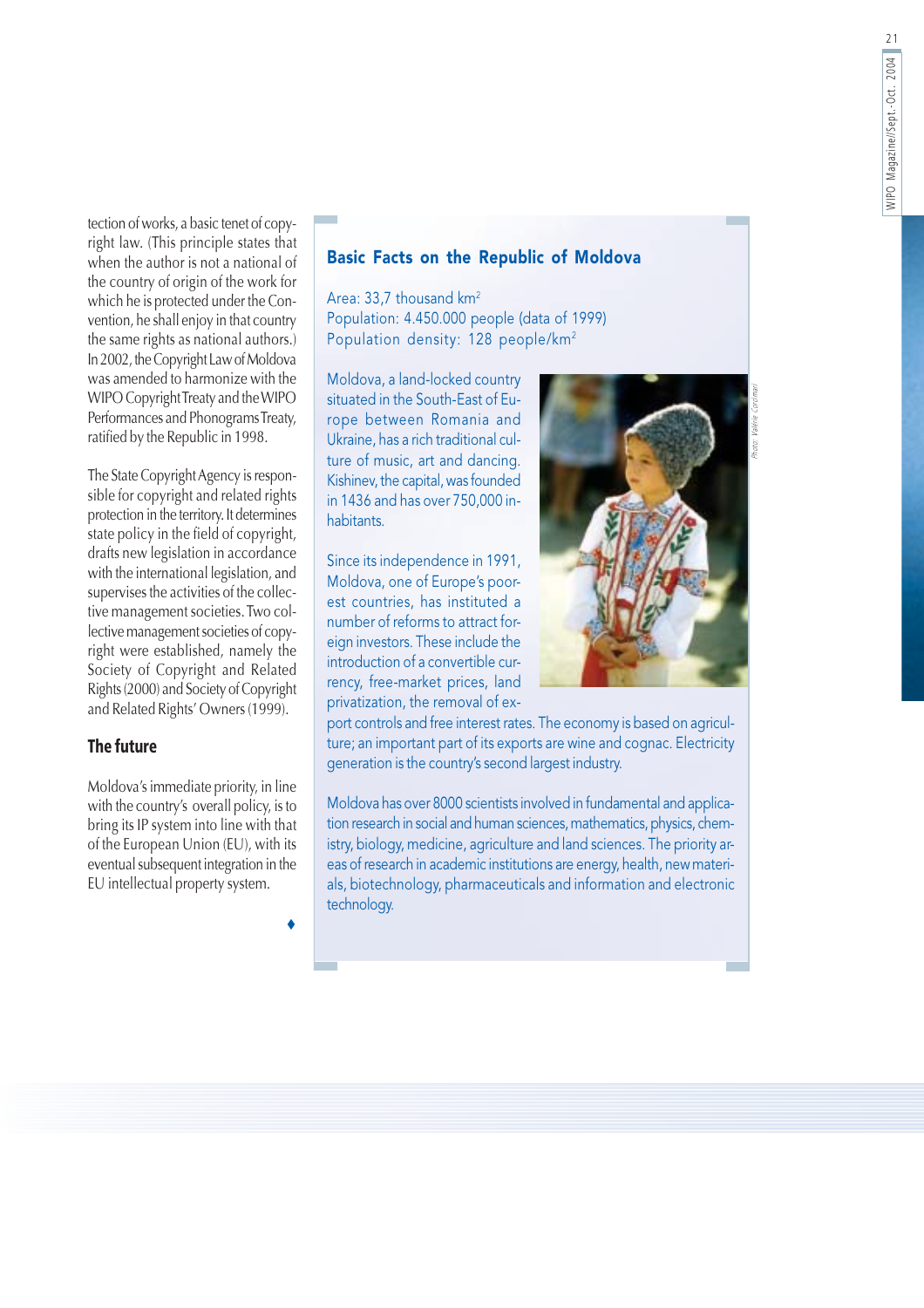## **SUCHARD - THE FIRST INTERNATIONAL TRADEMARK** IN THE REGISTRY

Suchard was the first international trademark registered under the Madrid Agreement Concerning the International Registration of Marks. The trademark was registered in 1893 by Russ-Suchard & Cie with Switzerland as country of origin - the trademark had been registered in Switzerland on November 1, 1880 as number 86. The trademark registration designated the five other countries then members of the Madrid Agreement: Belgium, France, Netherlands, Portugal and Spain. Over the years, the company registered many more trademarks, however, it is notable that the first four trademarks in the International Registry were for Russ-Suchard - in fact six of the first ten trademarks in the Registry were from Russ-Suchard.

Mr. Philippe Suchard started the family's chocolate-making business in 1825. By 1883, Suchard's company, located in Neuchâtel, was the largest Swiss producer of chocolate; it accounted for half of the total Swiss production. The Suchard family's awareness of the importance of their image in marketing was already apparent in 1876 when they dismantled an entire chalet in the Swiss mountains and reconstructed it in Paris to show their products to visitors. Thus it is hardly surprising that Russ-Suchard & Cie would accurately gauge the importance of registering and protecting their trademark internationally.

Over the years, the company built on its reputation for fine quality dark chocolate and expanded production to neighboring countries. In 1901, Suchard came up with a revolutionary idea – combining milk and cocoa



- creating what would become known as milk chocolate. The new product, under the trademark  $Milka$  – registered internationally in 1901 - was one of the first specialty chocolates of Russ-Suchard & Cie. Milka was also the first Suchard product with packaging and advertising that reflected the new Art Nouveau movement, selecting lilac as its trademark color and graphically reflecting scenes from the Alps. This brought Milka a great deal of attention and distinction as consumers closely associated the color with the product. Today the lilac Milka cow has become so interwoven into the popular culture that when German school children are asked to draw a farm scene, they often color the cows lilac. The Milka lilac is one of the few recognized single color trademarks.

The Suchard trademark is now owned by Kraft Foods Inc., which continues to produce chocolate under the Suchard brand in Neuchâtel. The trademarks originally registered by

Suchard in 1893 have now lapsed, however many different Suchard trademarks have been registered and renewed since 1893. The Suchard trademark below, registered in 1965 has already been renewed once for the standard period of twenty years



and will thus run til 2005. More than a century after its first international registration, Suchard remains a widely recognized and popular brand, and the Union of the Madrid system, under which it is protected, has some 74 Member Countries.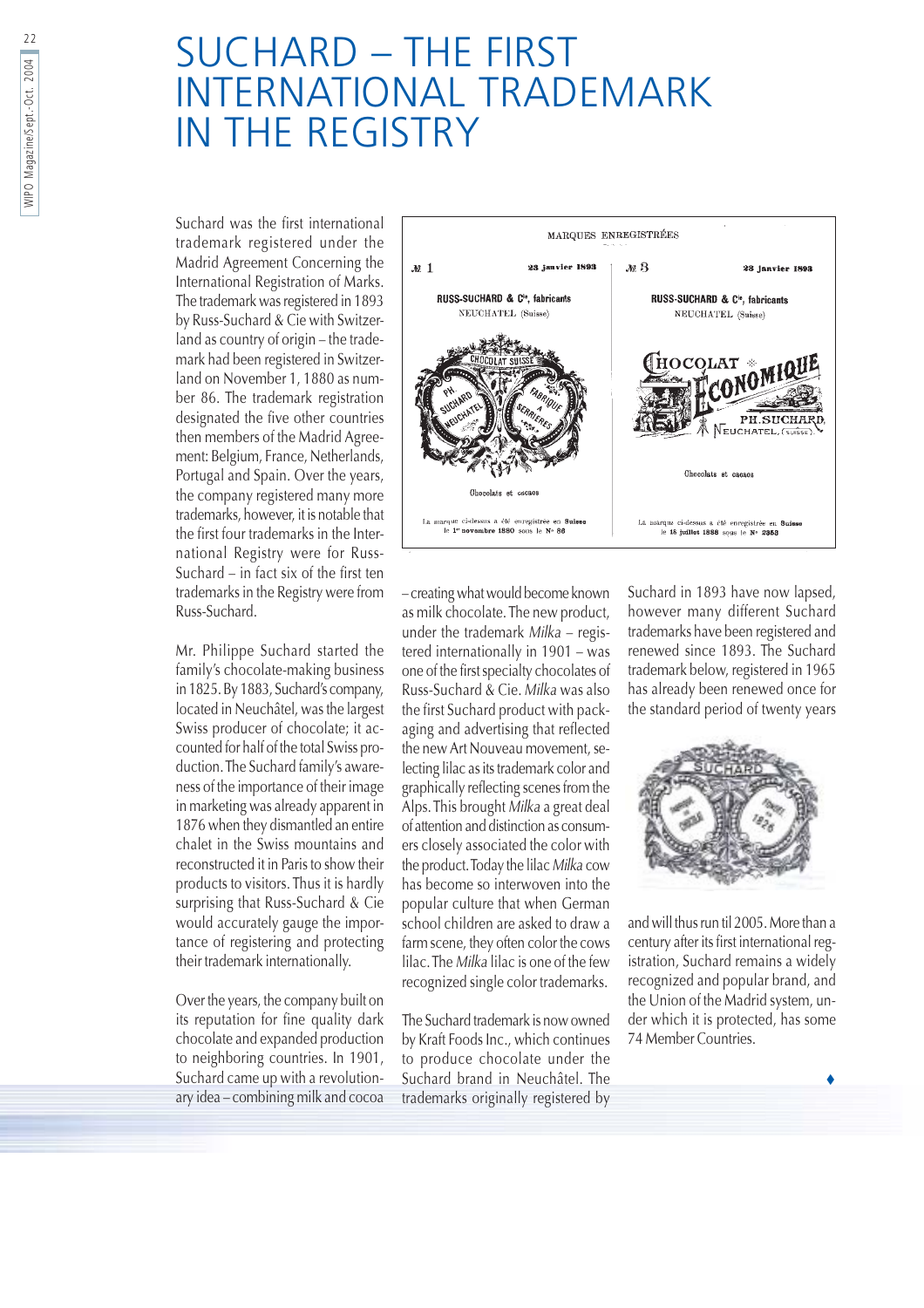**NEWS ROUNDUP** 

## Industrial Designs: E-filing under the Hague Agreement - Cooperation between<br>WIPO and OHIM

WIPO is now exploring the establishment of a service that should allow users of the Hague Agreement Concerning the International Registration of Industrial Designs to file international applications electronically. To assist WIPO in its exploratory work, the Office for Harmonization in the Internal Market (OHIM) (trademarks and designs) of the European Union has made its software for the electronic filing of industrial design applications under the European Community (EC) Regulation on Community Designs available to WIPO, free of charge. This will allow WIPO to develop its own electronic filing facility under the Hague system while taking account of the possible accession of the EC to the Geneva Act of the Hague Agreement, which recently entered into force.

Accession of the European Community to the Geneva Act would create a link between the international system of the Hague Agreement and the EC Regulation on Community Designs. International applicants would then be allowed to designate OHIM as well as any of the Offices of the other countries party to the Hague system all at once in a single international application.

There are a number of procedural differences between the two systems, which must be taken into account in the development of software for an efiling facility. One of the main differences concerns the fact that registrations under the EC's system provides protection throughout the whole European Community, while the Hague system is a designation system under which applicants designate the countries in which they seek protection for their industrial design, and pay the corresponding fees. Other require-



ments under the procedures of the Hague system that differ from the EC's system include those related to reproductions contained in applications, those regarding the entitlement to file applications, and those concerning the methods of payment of fees.

### **Director General Welcomes Growing Recognition of** Indigenous People's Rights

On the occasion of the International Day of the World's Indigenous People on August 9, WIPO Director General Kamil Idris welcomed the growing recognition by the international community of the need to promote the enjoyment of rights of indigenous peoples, and respect for their distinct cultures, communities and values. He noted the encouraging steps made internationally to respond to the needs and aspirations of the world's indigenous people, and to enhance their effective participation in policy processes on matters that concern them. In the field of intellectual property (IP). he observed that this translates into greater respect and recognition for the cultural and intellectual framework and knowledge systems in which traditional cultural expressions (TCEs), traditional knowledge (TK) and associated genetic resources are developed, maintained, and transmitted to future generations within the traditional or customary context.

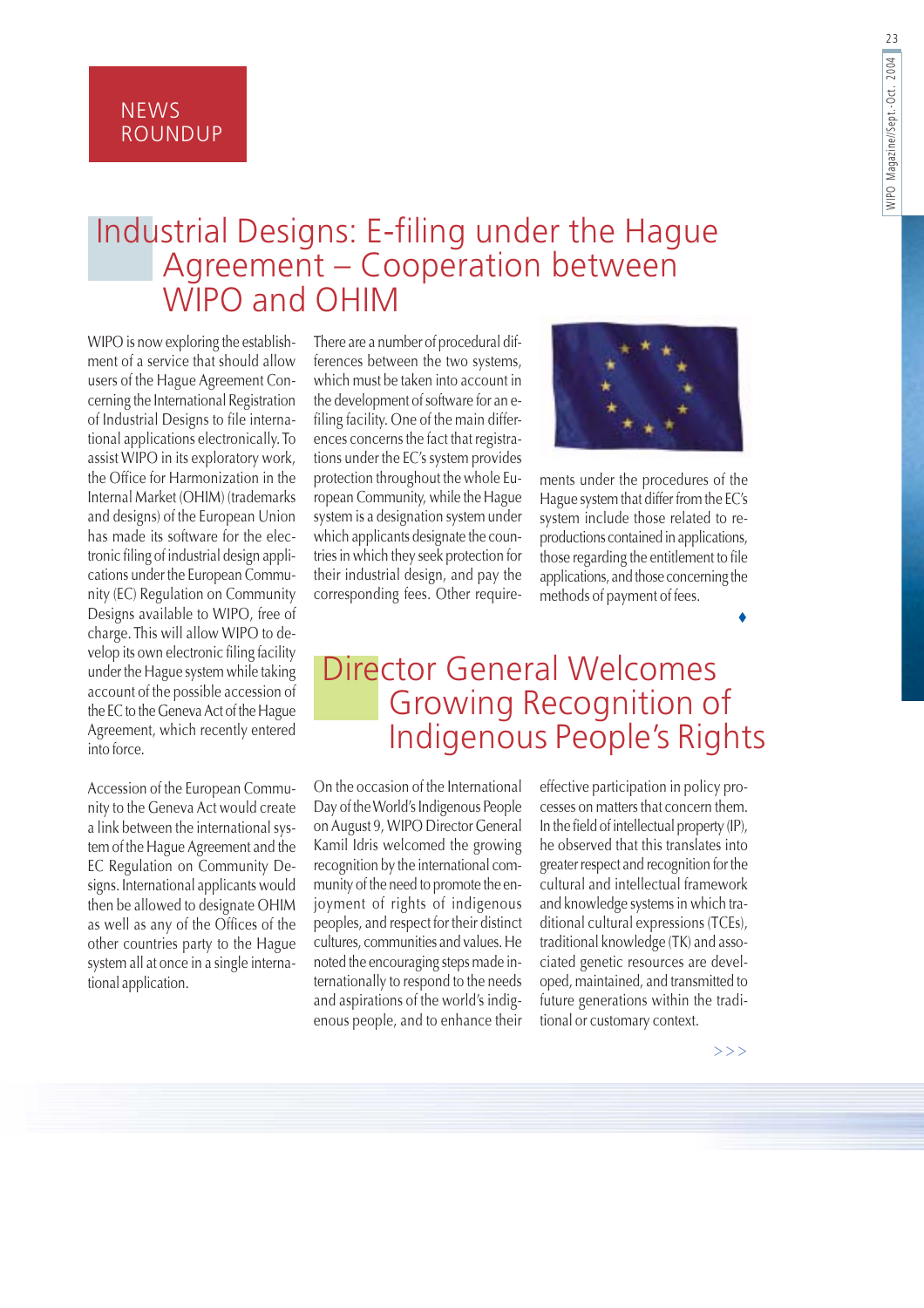"In 1998, WIPO initiated a range of activities on IP and TK, TCEs or folklore, and genetic resources. This builds on past work on folklore, which dates back several decades and is reflected in various international instruments and many national laws." said Dr. Idris. "WIPO's current work is aimed at developing a shared understanding of how best to develop and apply the principles of the intellectual property system to serve the interests articulated by holders of TK and custodians of TCEs." he added.

Dr. Idris highlighted the important contribution by indigenous groups to the on-going TK talks under the auspices of WIPO. He said, "Indigenous and local communities have had an



important and growing voice in the work of the Intergovernmental Committee on Intellectual Property and Traditional Knowledge, Genetic Resources and Folklore (the IGC) as a policy forum for

these issues." Non-governmental organizations, many representing indigenous communities, are increasingly taking part in the Committee's work. "This has most certainly enriched the debate and brought to the international discussions the indispensable voice of indigenous and local communities," Dr. Idris said. He recalled that the current WIPO program was based on an extensive series of consultations with representatives of TK holder communities throughout 1998 and 1999, and the valuable understandings distilled from these discussions on the needs and expectations of these communities still formed WIPO's work in the area.

## The PCT Goes Online with Videoconferences

New videoconferencing equipment has been installed in the WIPO building occupied by the Office of the Patent Cooperation Treaty (OPCT). This development allows easy, face-toface dialogue between the OPCT and users of the PCT system (patent attorneys, applicants, patent law associations and patent offices) for training on matters such as electronic filing and/or briefings on legal developments, including the new PCT reforms. The OPCT asks any organizations interested in arranging a videoconference to contact it, outlin-



PCT staff members participating in the first videoconference with the USPTO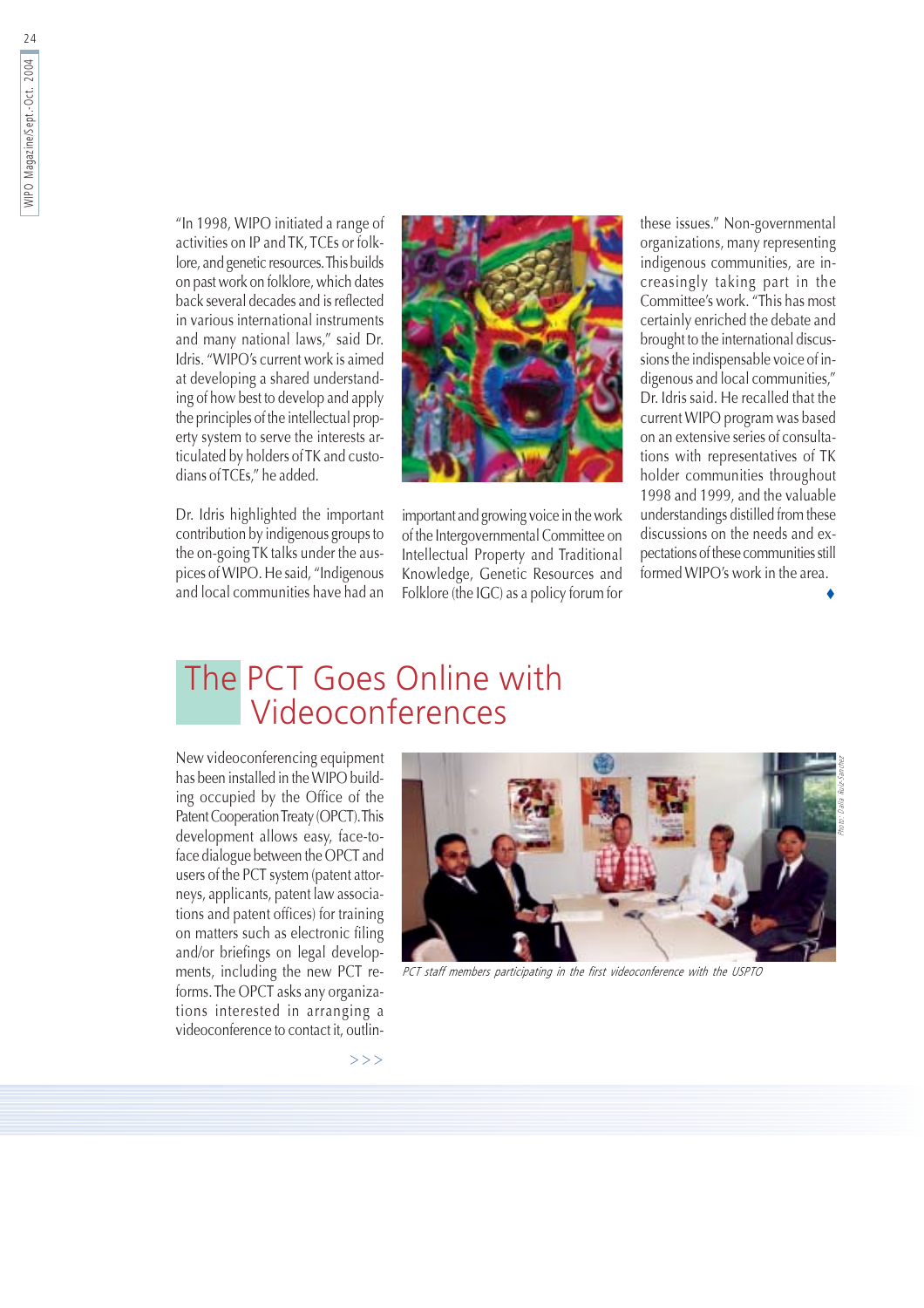ing agenda items or simply proposing discussion topics. The staff of the PCT Legal Division, External Legal Relations Division, Operations Division and Management Division looks forward to reaching out to users of the PCT system in this new way in order to foster the best use of the PCT and ensure the highest quality of service.

In this regard, an inaugural videoconference was held on August 26 between the Operations Division of the OPCT and the PCT Operations Division of the United States Patent and Trademark Office (USPTO). A team of about ten staff members from the USPTO in Arlington, Virginia, clarified matters of common interest with their counterparts in Geneva during a conference which lasted approximately one hour, sufficient time to discuss the outstanding issues to the satisfaction of both parties.

To find out more about the PCT, consult our website at www.wipo.int/pct/en/

Requests for a videoconference should be addressed to the following:

Office of the PCT Ms. Rosemary Ribes Senior Administrative Officer **WIPO** 1211 Geneva 20 Switzerland Telephone: +41 22 338 92 00 Fax: +41 22 338 82 50 E-mail: rosemary.ribes@wipo.int

Technical information on the videoconferencing equipment:

Videoconference ISDN: +41 22 734-9227/9348/9515 and 920 1635 Mode: 128-256-384-512 Videoconference system: Polycom VSX7000 Videoconference tel. no. to call for a conference: +41 22 734 9515 Videoconference room tel. no.: +41 22 338 8001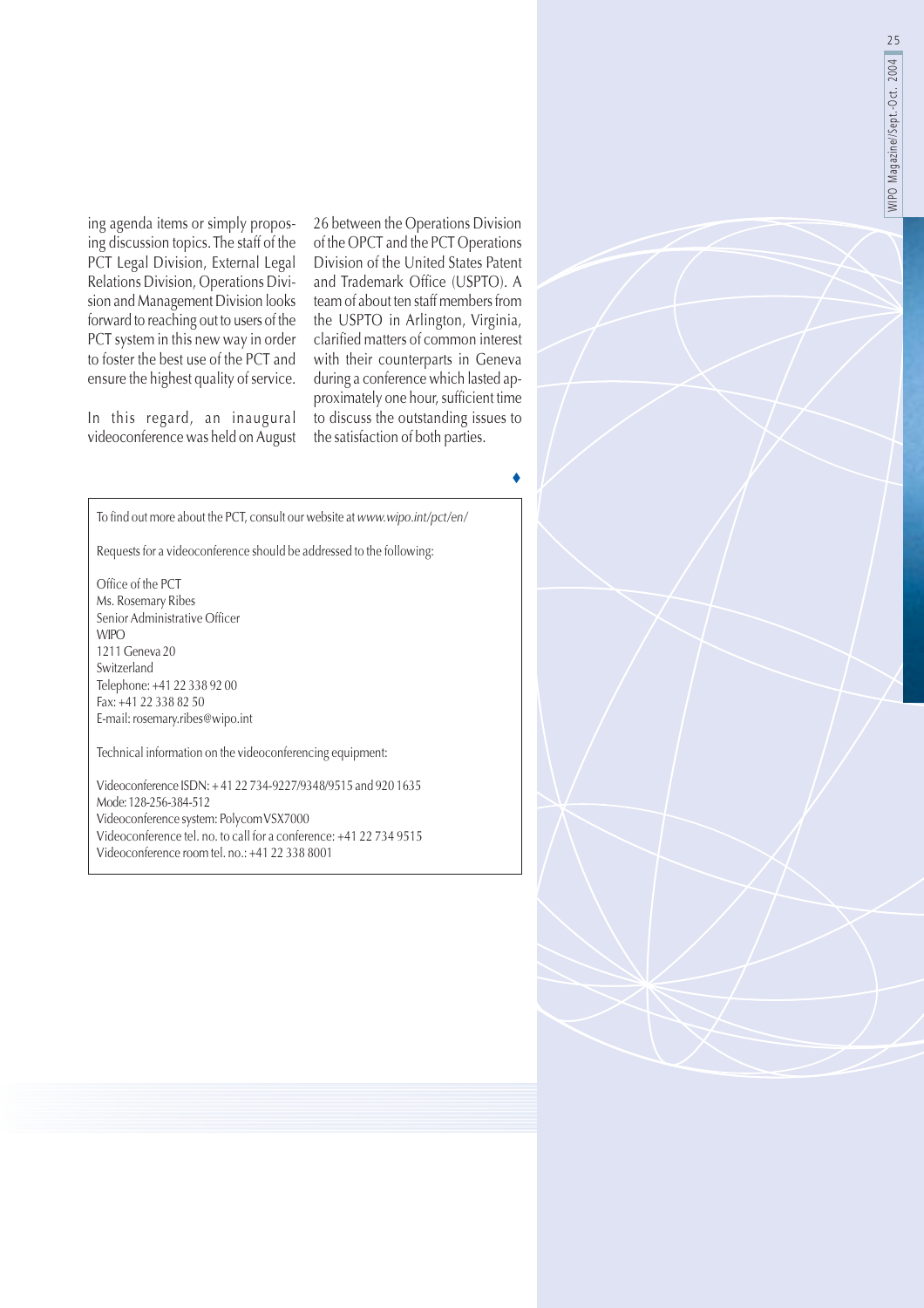## CALENDAR of meetings

#### **SEPTEMBER 15**

#### **GENEVA**

#### **Information Meeting on Intellectual Property and Genetic Resources**

To provide technical background information on intellectual property and genetic resources to representatives of WIPO Member States prior to the WIPO Assemblies.

Invitations: As members, the States members of WIPO and/or the Paris Union, and the European Community.

#### **SEPTEMBER 27 TO OCTOBER 5 GENEVA**

#### Assemblies of the Member States of **WIPO** (Fortieth series of meetings)

Some of the assemblies will meet in extraordinary session, other bodies in ordinary session.

Invitations: As members or observers (depending on the assembly), the States members of WIPO; as observers, other States and certain organizations.

#### **OCTOBER 5 AND 6**

#### **GENEVA**

#### Seminar on the Madrid System

This Seminar, in English, aims to increase awareness and practical knowledge of the Madrid System for the International Registration of Marks among users, such as independent and in-house trademark agents (paralegals and attorneys), who file applications for international registration and manage international trademark portfolios.

Invitations: Registration is open to all interested persons, subject to the payment of a registration fee. Government officials of Member States are exempted from the payment of the registration fee.

#### **OCTOBER 7**

#### **GENEVA**

#### **WIPO/OHIM Meeting on Marks**

The meeting will celebrate the establishment of the link between the Community Trademark System ("CTM") and the Madrid Protocol. Invitations: Open to interested persons, subject to registration.

#### OCTOBER 13TO 15

#### **GENEVA**

#### Interregional Intermediate Seminar on Copyright and Related Rights

The objective of the Seminar is to provide training and information on various aspects of copyright and related rights, as well as recent trends and developments in the field and to promote debate among the participants on topical issues. The Seminar is also intended to raise awareness of the role of intellectual property as a tool for economic, social, cultural and technological development, and to enhance and develop skills in the management of copyright and related rights, especially in a fast changing environment.

Invitations: Invited participants are from government copyright offices or copyright collective management societies in both developing countries and countries in transition to a market economy.

#### **OCTOBER 25-26 AND 28-29 GENEVA**

#### **Workshop for Arbitrators**

An annual event for all persons interested in WIPO arbitration procedures, both as potential arbitrators and as potential parties.

Invitations: Open to interested parties, against payment of a fee.

#### **OCTOBER 25TO 29 GENEVA**

#### Committee of Experts of the IPC Union (Thirty-fifth session)

The Committee of Experts will consider amendments to the IPC, as proposed by the IPC Revision Working Group, and will discuss implementation of the IPC reform.

Invitations: As members, the States members of the IPC Union; as observers. States members of the Paris Union, who are not members of the IPC Union, and certain organizations.

#### **OCTOBER 25TO 29 GENEVA**

#### Standing Committee on the Law of **Trademarks, Industrial Designs and Geographical Indications (SCT) (Thir**teenth session)

The Committee will continue to work on the revision of the Trademark Law Treaty (TLT) and on issues agreed at the twelfth session.

Invitations: As members, the States members of WIPO and/or the Paris Union; as observers, other States and certain organizations.

#### **OCTOBER 27**

#### **GENEVA**

#### **Domain Name Panelists' Meeting**

A meeting of WIPO panelists to exchange information on precedents and procedures in WIPO domain name dispute resolution. Invitations: Restricted to WIPO domain name panelists.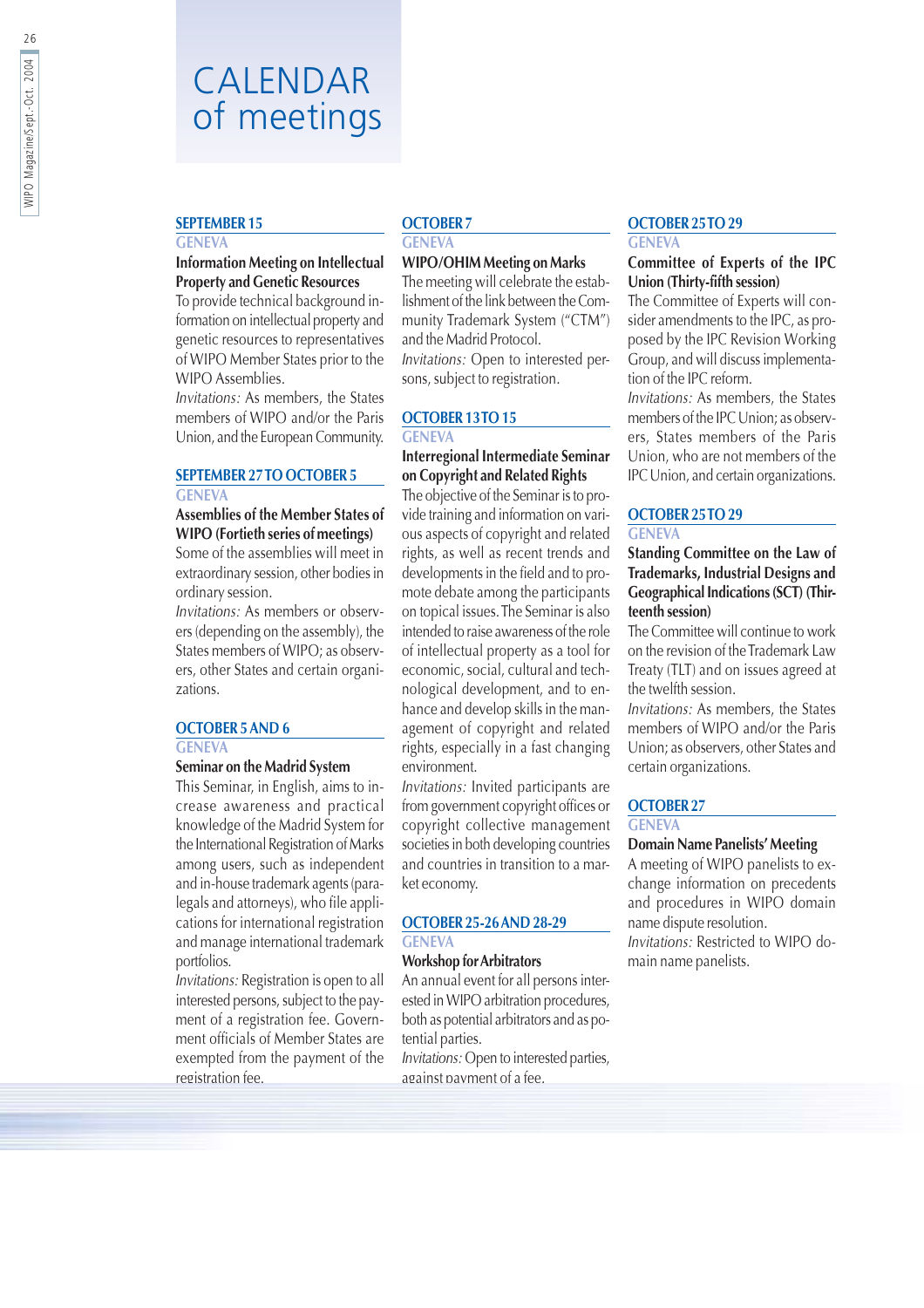#### **OCTOBER 28 AND 29)**

#### **GENEVA**

#### **Workshop on Domain Name Dispute Resolution**

An annual event for all persons interested in WIPO Internet domain name dispute resolution, focusing on precedents and practices relevant to the filing of cases.

Invitations: Open to interested parties, against payment of a fee.

#### **NOVEMBER 1TO 5**

#### **GENEVA**

Intergovernmental Committee on Intellectual Property and Genetic Resources, Traditional Knowledge and **Folklore (Seventh session)** 

The Committee will continue its work based on the renewed mandate established by the General Assembly, and will prepare policy objectives and principles for the protection of traditional knowledge and folklore, as well as the interim report requested by the General Assembly for its consideration at its next session.

Invitations: As members, the States members of WIPO and/or the Paris Union, and the European Community; as observers, certain organizations.

#### NOVEMBER 8TO 11

#### **GENEVA**

#### **Standing Committee on Information** Technologies (SCIT) - Standards and **Documentations Working Group** (SDWG) (Fifth session)

The Working Group will continue its work in the revision of WIPO standards and will receive reports from the different SDWG task forces that have been established for that purpose.

*Invitations:* As members, the States members of WIPO and/or the Paris Union; as observers, certain organizations.

#### NOVEMBER 17TO 19

**GENEVA** 

**Standing Committee on Copyright** and Related Rights (Twelfth session) The Committee will continue its discussions on the protection of broadcasting organizations and on the possible convening of a diplomatic conference.

Invitations: As members, the States members of WIPO and/or the Berne Union, and the European Community: as observers, certain intergovernmental and non-governmental organizations.

#### **NOVEMBER 29 TO DECEMBER 3 GENEVA**

#### **Working Group on Reform of the PCT** (Seventh session)

The meeting will consider proposals for the reform of the PCT system. Invitations: As members, the States members of the PCT Union and the International Searching and Preliminary Examining Authorities under the PCT: as observers, all States members of the Paris Union which are not members of the PCT Union and certain organizations.

#### 2005

#### **JANUARY 31 TO FEBRUARY 4 GENEVA**

Preparatory Working Group of the Cmmittee of Experts of the Nice Union for the International Classification of Goods and Services for the **Purposes of the Registration of Marks** (Twenty-fifth session)

In the framework of the revision period, the Preparatory Working Group will consider and make recommendations on proposals for changes to the eighth edition of the Nice Classification, which will subsequently be submitted to the twentieth session of the Committee of Experts of the Nice Union for adoption.

Invitations: As members, the States members of the Preparatory Working Group of the Committee of Experts of the Nice Union; as observers, the States members of the Paris Union, which are not members of the Preparatory Working Group, and certain organizations.

#### **OCTOBER 28 AND 29**

#### **GENEVA**

#### **Workshop on Domain Name Dispute Resolution**

An annual event for all persons interested in WIPO Internet domain name dispute resolution, focusing on precedents and practices relevant to the filing of cases.

Invitations: Open to interested parties, against payment of a fee.

#### **NOVEMBER 1 TO 5**

#### **GENEVA**

#### Intergovernmental Committee on Intellectual Property and Genetic Resources, Traditional Knowledge and **Folklore (Seventh session)**

The Committee will continue its work based on the renewed mandate established by the General Assembly, and will prepare policy objectives and principles for the protection of traditional knowledge and folklore, as well as the interim report requested by the General Assembly for its consideration at its next session.

Invitations: As members, the States members of WIPO and/or the Paris Union, and the European Community; as observers, certain organizations.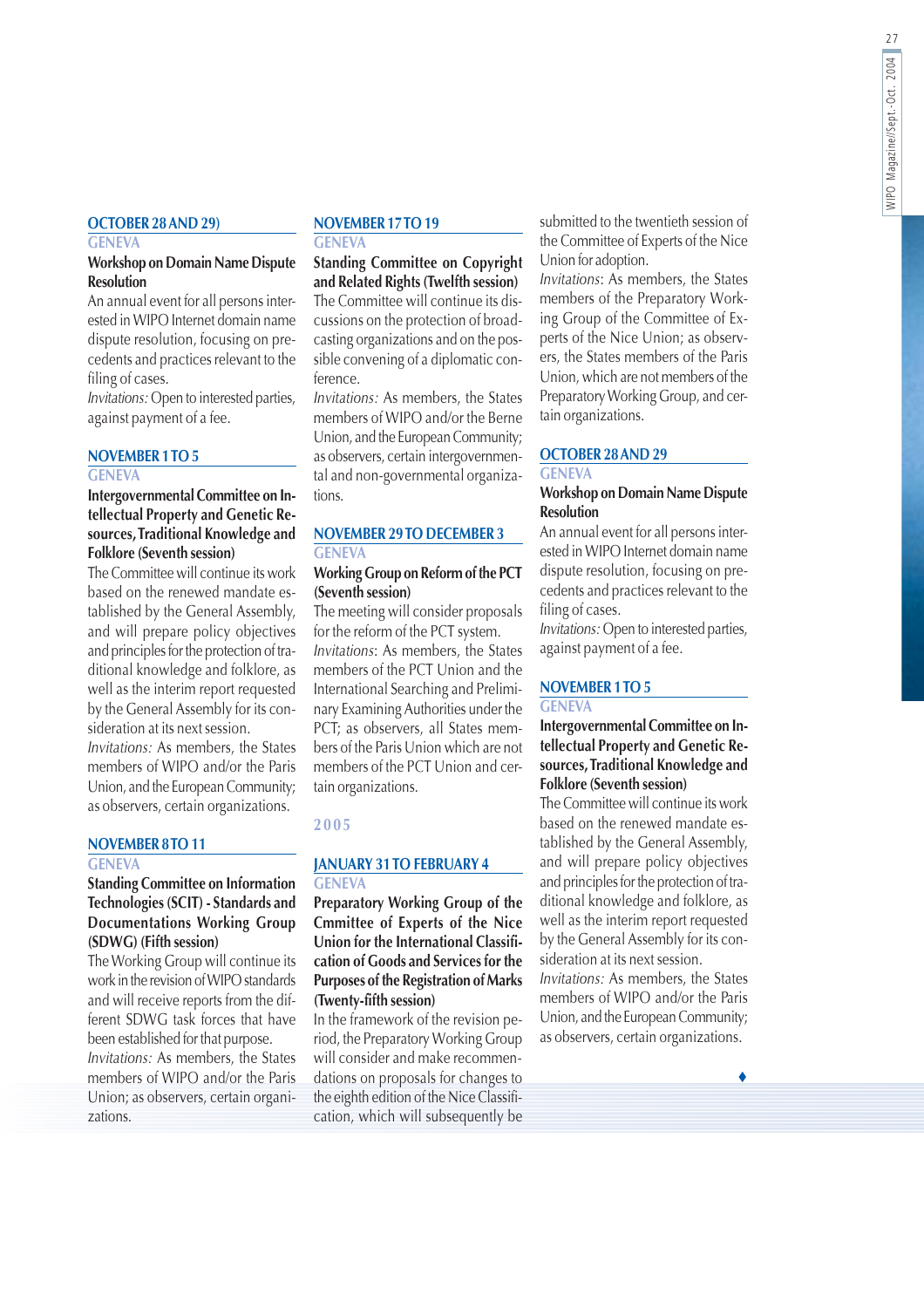# NEW<br>PRODUCTS

#### Le marketing des produits de l'artisanat et des arts visuels : Le rôle de la propriété intellectuelle - Guide pratique

French No. ITC/P159.F, Spanish No.TC/P159.S 40 Swiss francs (plus shipping and handling)

#### **WIPO Intellectual Property Handbook**

English No.489(E) 65 Swiss francs (plus shipping and handling)

#### WIPO Guide on the Licensing of Copyright and **Related Rights** English No.897(E)

35 Swiss francs (plus shipping and handling)

#### **General Information 2004**

Arabic No.400(A)., English No.400(E) French No.400(F), Portuguese No.400(P) Spanish No.400(S) free of charge

#### **Intellectual Property and Traditional Cultural Expressions/Folklore**

English No.913(E) free of charge



#### Purchase publications online: www.wipo.int/ebookshop

Download free information products: www.wipo.int/publications/ The above publications may also be obtained from WIPO's Design, Marketing and Distribution Section: 34, chemin des Colombettes, P.O. Box 18, CH-1211 Geneva 20, Switzerland<br>Fax: 41 22 740 18 12 ▶ e-mail: publications.mail@wipo.int

Orders should mention: (a) the number or letter code of the publication desired, the language, the number of copies; (b) the full address for mailing; (c) the mail mode (surface or air).